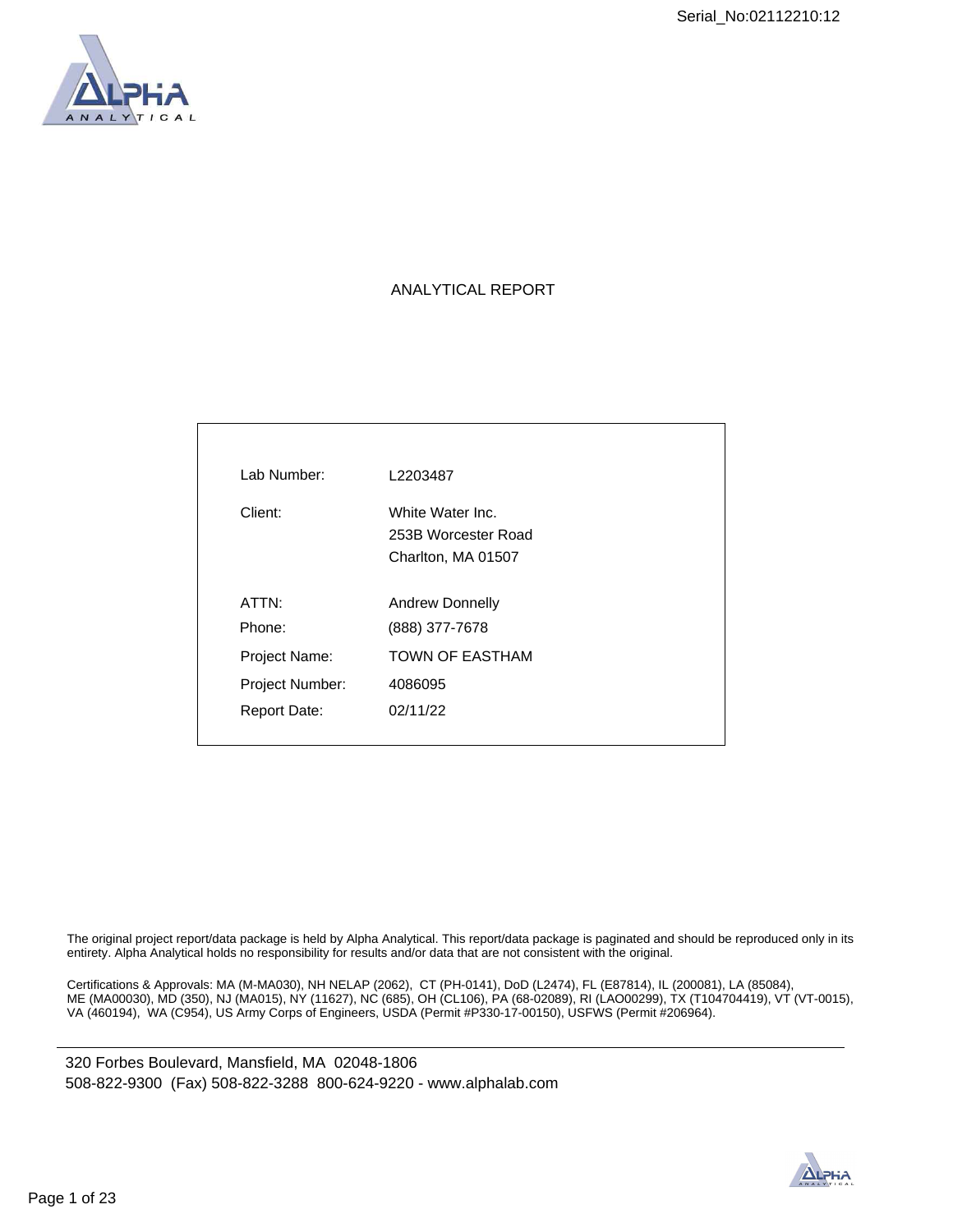Serial\_No:02112210:12

TOWN OF EASTHAM 4086095 **Project Name: Project Number:**

**Lab Number: Report Date:** L2203487 02/11/22

| Alpha<br>Sample ID | <b>Client ID</b>                               | <b>Matrix</b> | <b>Sample</b><br><b>Location</b>          | Collection<br>Date/Time | <b>Receive Date</b> |
|--------------------|------------------------------------------------|---------------|-------------------------------------------|-------------------------|---------------------|
| L2203487-01        | 10000 NRHS FINISHED<br><b>WATER</b>            | <b>DW</b>     | 2500 RT 6 STATE HWY, EASTHAM, MA<br>02642 | 01/14/22 12:56          | 01/21/22            |
| L2203487-02        | 10000 NRHS FINISHED<br>WATER-FIELD BLANK       | <b>DW</b>     | 2500 RT 6 STATE HWY, EASTHAM, MA<br>02642 | 01/14/22 12:56          | 01/21/22            |
| L2203487-03        | 10001 DISTRICT G FINISHED<br><b>WATER</b>      | <b>DW</b>     | 2500 RT 6 STATE HWY, EASTHAM, MA<br>02642 | 01/14/22 13:40          | 01/21/22            |
| L2203487-04        | 10001 DISTRICT G FINISHED<br>WATER-FIELD BLANK | <b>DW</b>     | 2500 RT 6 STATE HWY, EASTHAM, MA<br>02642 | 01/14/22 13:40          | 01/21/22            |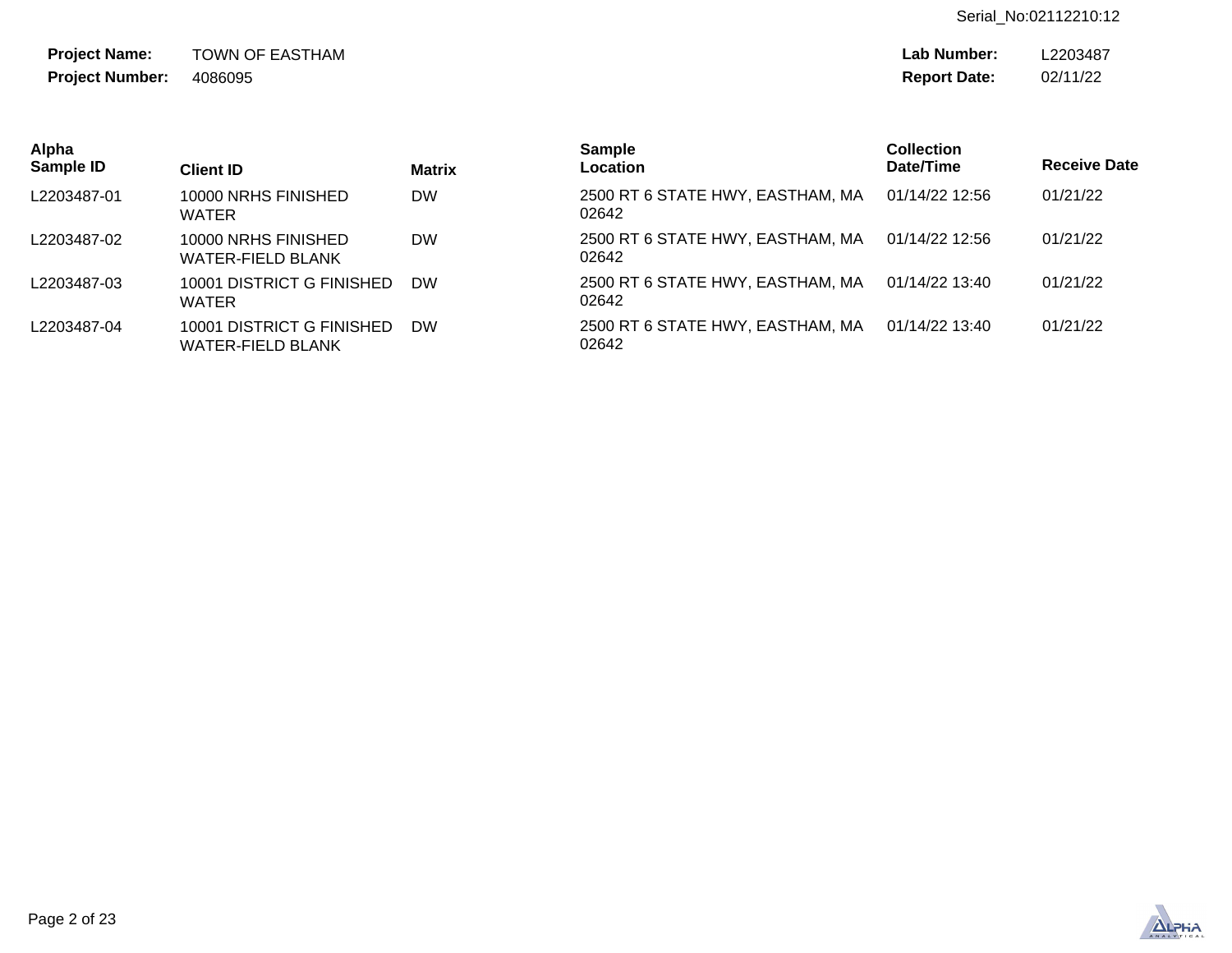TOWN OF EASTHAM 4086095 **Project Name: Project Number:**

**Lab Number: Report Date:** L2203487 02/11/22

# **Case Narrative**

The samples were received in accordance with the Chain of Custody and no significant deviations were encountered during the preparation or analysis unless otherwise noted. Sample Receipt, Container Information, and the Chain of Custody are located at the back of the report.

Results contained within this report relate only to the samples submitted under this Alpha Lab Number and meet NELAP requirements for all NELAP accredited parameters unless otherwise noted in the following narrative. The data presented in this report is organized by parameter (i.e. VOC, SVOC, etc.). Sample specific Quality Control data (i.e. Surrogate Spike Recovery) is reported at the end of the target analyte list for each individual sample, followed by the Laboratory Batch Quality Control at the end of each parameter. Tentatively Identified Compounds (TICs), if requested, are reported for compounds identified to be present and are not part of the method/program Target Compound List, even if only a subset of the TCL are being reported. If a sample was re-analyzed or re-extracted due to a required quality control corrective action and if both sets of data are reported, the Laboratory ID of the re-analysis or re-extraction is designated with an "R" or "RE", respectively.

When multiple Batch Quality Control elements are reported (e.g. more than one LCS), the associated samples for each element are noted in the grey shaded header line of each data table. Any Laboratory Batch, Sample Specific % recovery or RPD value that is outside the listed Acceptance Criteria is bolded in the report. In reference to questions H (CAM) or 4 (RCP) when "NO" is checked, the performance criteria for CAM and RCP methods allow for some quality control failures to occur and still be within method compliance. In these instances, the specific failure is not narrated but noted in the associated QC Outlier Summary Report, located directly after the Case Narrative. QC information is also incorporated in the Data Usability Assessment table (Format 11) of our Data Merger tool, where it can be reviewed in conjunction with the sample result, associated regulatory criteria and any associated data usability implications.

Soil/sediments, solids and tissues are reported on a dry weight basis unless otherwise noted. Definitions of all data qualifiers and acronyms used in this report are provided in the Glossary located at the back of the report.

HOLD POLICY - For samples submitted on hold, Alpha's policy is to hold samples (with the exception of Air canisters) free of charge for 21 calendar days from the date the project is completed. After 21 calendar days, we will dispose of all samples submitted including those put on hold unless you have contacted your Alpha Project Manager and made arrangements for Alpha to continue to hold the samples. Air canisters will be disposed after 3 business days from the date the project is completed.

Please contact Project Management at 800-624-9220 with any questions.

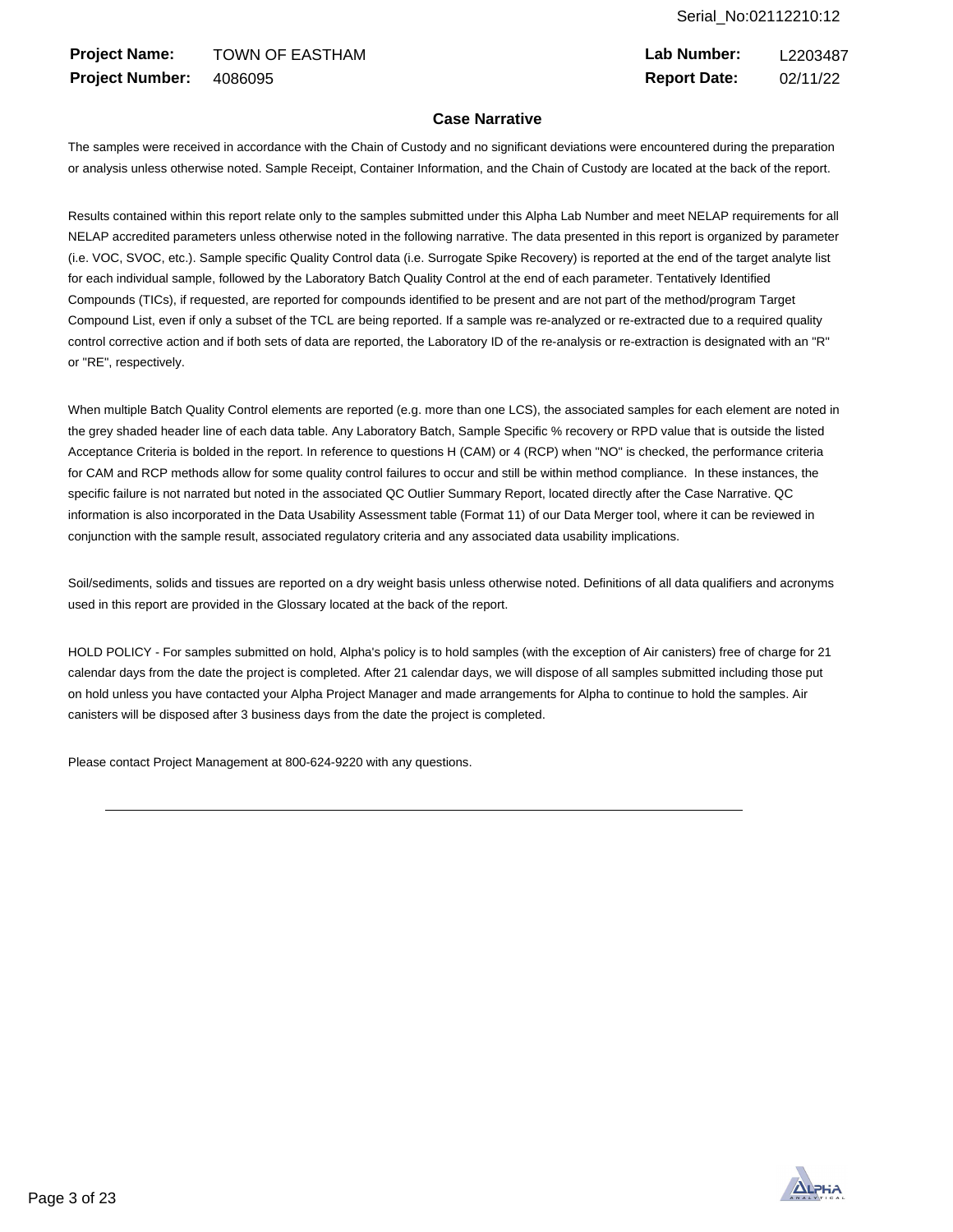TOWN OF EASTHAM 4086095 **Project Name: Project Number:**

**Lab Number: Report Date:** L2203487 02/11/22

# **Case Narrative (continued)**

Report Submission

All non-detect (ND) or estimated concentrations (J-qualified) have been quantitated to the limit noted in the MDL column.

 I, the undersigned, attest under the pains and penalties of perjury that, to the best of my knowledge and belief and based upon my personal inquiry of those responsible for providing the information contained in this analytical report, such information is accurate and complete. This certificate of analysis is not complete unless this page accompanies any and all pages of this report.

Authorized Signature:

Kurn E Diel Susan O' Neil

Title: Technical Director/Representative **Date: 02/11/22** Date: 02/11/22



 $\overline{\phantom{a}}$ 

 $\overline{\phantom{a}}$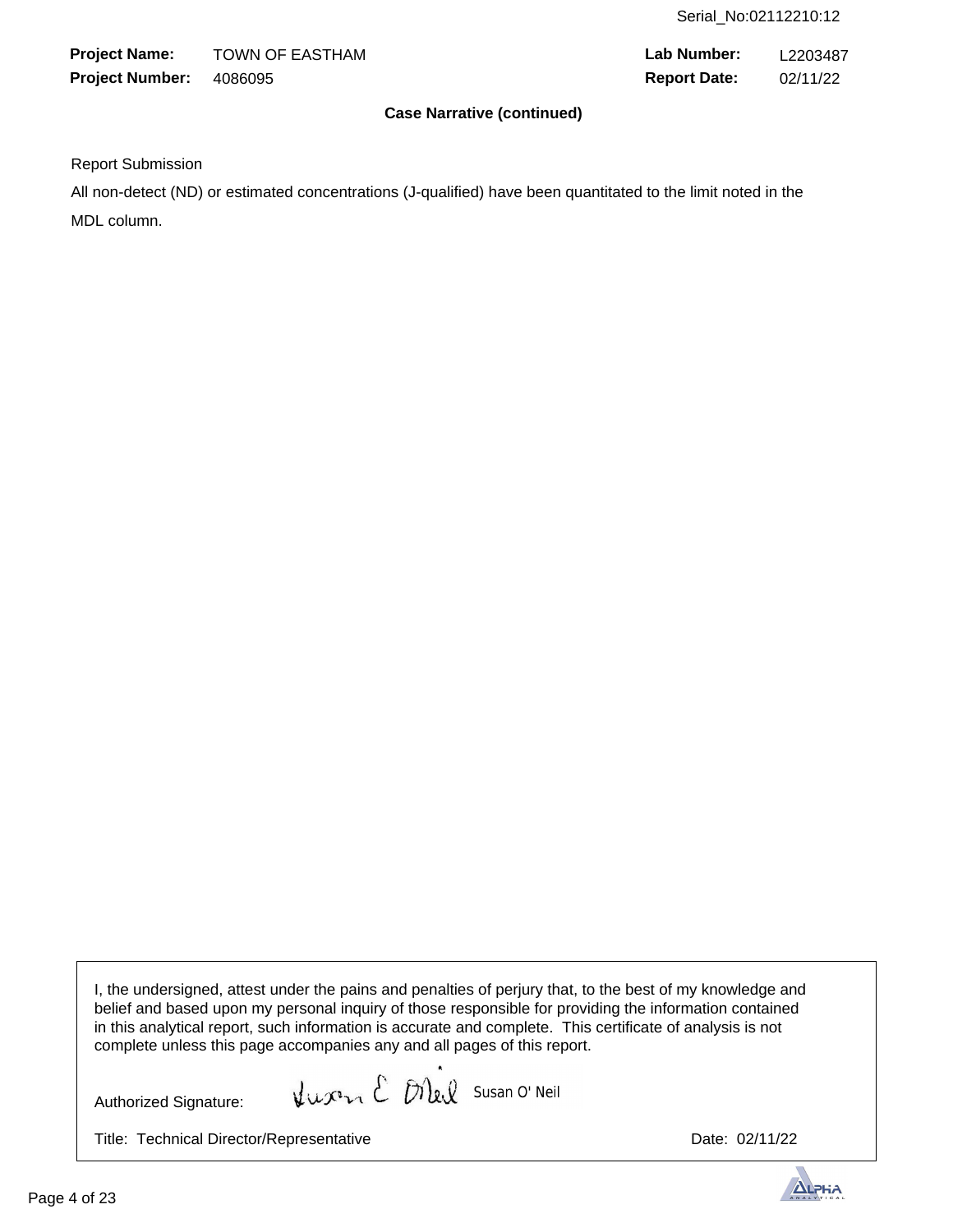# **ORGANICS**

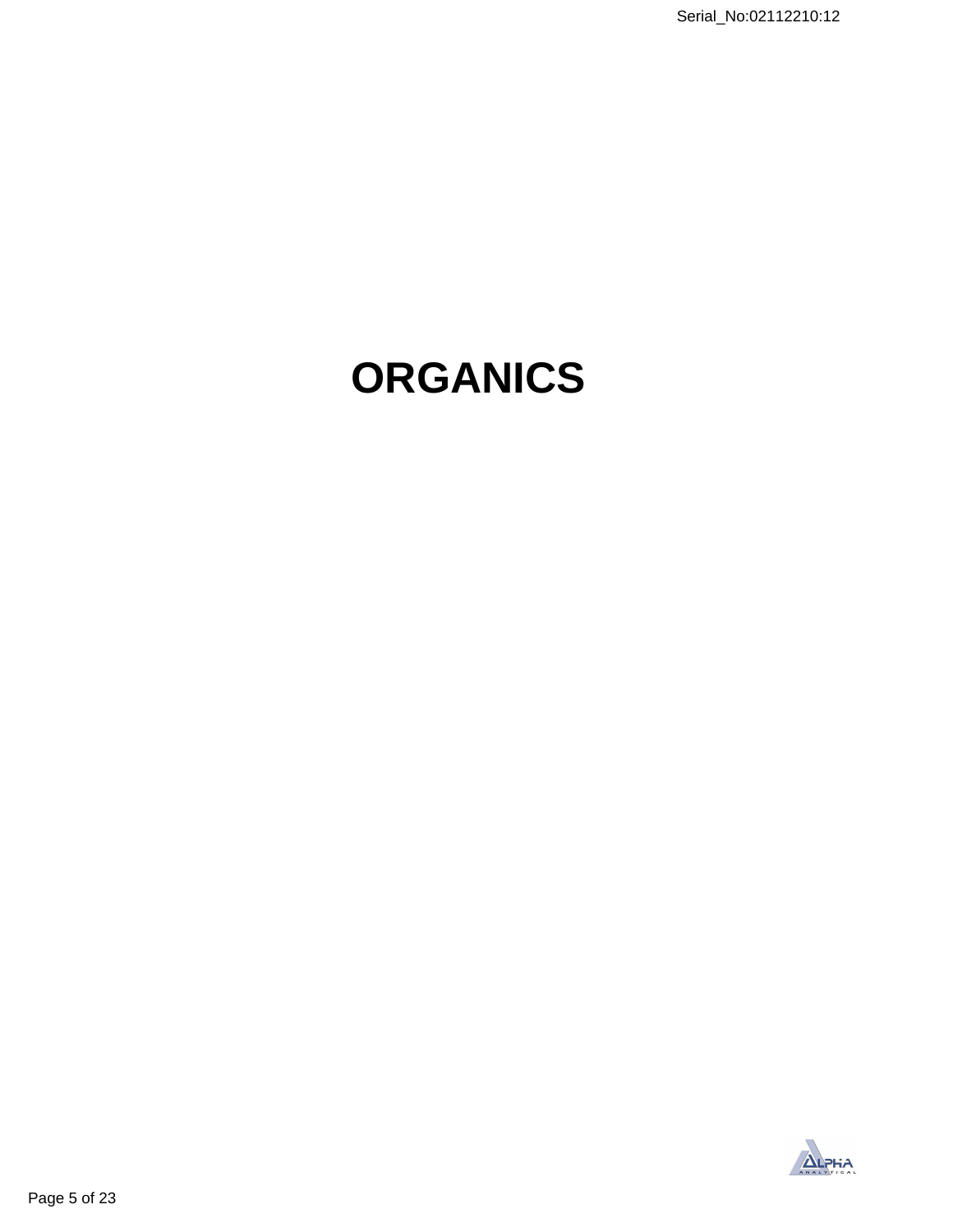# **SEMIVOLATILES**

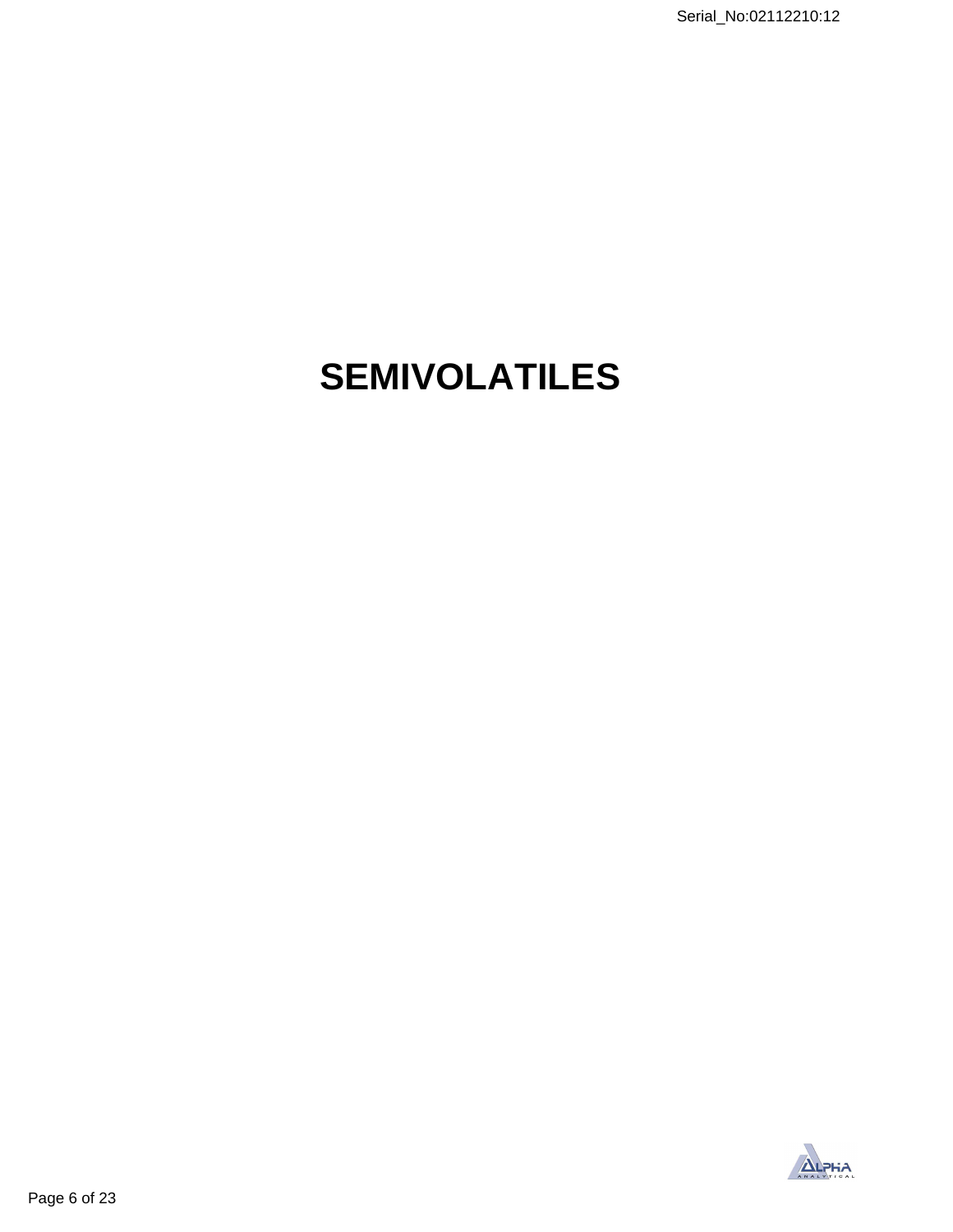| Serial No:02112210:12     |                                        |                              |                      |
|---------------------------|----------------------------------------|------------------------------|----------------------|
| <b>Project Name:</b>      | <b>TOWN OF EASTHAM</b>                 | Lab Number:                  | L2203487             |
| <b>Project Number:</b>    | 4086095                                | <b>Report Date:</b>          | 02/11/22             |
|                           | <b>SAMPLE RESULTS</b>                  |                              |                      |
| Lab $ID:$                 | L2203487-01                            | Date Collected:              | 01/14/22 12:56       |
| Client ID:                | 10000 NRHS FINISHED WATER              | Date Received:               | 01/21/22             |
| Sample Location:          | 2500 RT 6 STATE HWY, EASTHAM, MA 02642 | Field Prep:                  | <b>Not Specified</b> |
| Sample Depth:             |                                        |                              |                      |
| Matrix:                   | Dw                                     | Extraction Method: EPA 537.1 |                      |
| <b>Analytical Method:</b> | 133,537.1                              | <b>Extraction Date:</b>      | 01/25/22 06:50       |
| <b>Analytical Date:</b>   | 01/28/22 06:54                         |                              |                      |
| Analyst:                  | LV                                     |                              |                      |

| <b>Parameter</b>                                                      | Result    | Qualifier | <b>Units</b>   | <b>RL</b> | <b>MDL</b> | <b>Dilution Factor</b> |
|-----------------------------------------------------------------------|-----------|-----------|----------------|-----------|------------|------------------------|
| Perfluorinated Alkyl Acids by EPA 537.1 - Mansfield Lab               |           |           |                |           |            |                        |
| Perfluorobutanesulfonic Acid (PFBS)                                   | <b>ND</b> |           | nq/l           | 2.00      | 0.613      | 1                      |
| Perfluorohexanoic Acid (PFHxA)                                        | <b>ND</b> |           | nq/l           | 2.00      | 0.613      | 1                      |
| Hexafluoropropylene Oxide Dimer Acid (HFPO-DA)                        | <b>ND</b> |           | nq/l           | 2.00      | 0.613      | 1                      |
| Perfluoroheptanoic Acid (PFHpA)                                       | <b>ND</b> |           | nq/l           | 2.00      | 0.613      | 1                      |
| Perfluorohexanesulfonic Acid (PFHxS)                                  | <b>ND</b> |           | ng/l           | 2.00      | 0.613      | 1                      |
| 4,8-Dioxa-3h-Perfluorononanoic Acid (ADONA)                           | <b>ND</b> |           | nq/l           | 2.00      | 0.613      | 1                      |
| Perfluorooctanoic Acid (PFOA)                                         | <b>ND</b> |           | nq/l           | 2.00      | 0.613      | 1                      |
| Perfluorononanoic Acid (PFNA)                                         | <b>ND</b> |           | ng/l           | 2.00      | 0.613      | 1                      |
| Perfluorooctanesulfonic Acid (PFOS)                                   | <b>ND</b> |           | nq/l           | 2.00      | 0.613      | 1                      |
| Perfluorodecanoic Acid (PFDA)                                         | <b>ND</b> |           | nq/l           | 2.00      | 0.613      | 1                      |
| 9-Chlorohexadecafluoro-3-Oxanone-1-Sulfonic Acid<br>(9CI-PF3ONS)      | <b>ND</b> |           | ngl            | 2.00      | 0.613      | $\mathbf{1}$           |
| N-Methyl Perfluorooctanesulfonamidoacetic Acid<br>(NMeFOSAA)          | <b>ND</b> |           | ng/l           | 2.00      | 0.613      | $\mathbf{1}$           |
| Perfluoroundecanoic Acid (PFUnA)                                      | <b>ND</b> |           | nq/l           | 2.00      | 0.613      | $\mathbf{1}$           |
| N-Ethyl Perfluorooctanesulfonamidoacetic Acid<br>(NEtFOSAA)           | <b>ND</b> |           | nq/l           | 2.00      | 0.613      | 1                      |
| Perfluorododecanoic Acid (PFDoA)                                      | <b>ND</b> |           | nq/l           | 2.00      | 0.613      | 1                      |
| 11-Chloroeicosafluoro-3-Oxaundecane-1-Sulfonic<br>Acid (11Cl-PF3OUdS) | <b>ND</b> |           | $\frac{ng}{l}$ | 2.00      | 0.613      | 1                      |
| Perfluorotridecanoic Acid (PFTrDA)                                    | <b>ND</b> |           | nq/l           | 2.00      | 0.613      | 1                      |
| Perfluorotetradecanoic Acid (PFTA)                                    | <b>ND</b> |           | ng/l           | 2.00      | 0.613      | 1                      |
| PFAS, Total (6)                                                       | <b>ND</b> |           | $\frac{ng}{l}$ | 2.00      | 0.613      | 1                      |
|                                                                       |           |           |                |           |            |                        |

| <b>Surrogate</b>                                                      | % Recovery | Qualifier | Acceptance<br>Criteria |  |
|-----------------------------------------------------------------------|------------|-----------|------------------------|--|
| Perfluoro-n-[1,2-13C2]hexanoic Acid (13C-PFHxA)                       | 108        |           | 70-130                 |  |
| Tetrafluoro-2-heptafluoropropoxy-[13C3]-propanoic acid (13C3-HFPO-DA) | 99         |           | 70-130                 |  |
| Perfluoro-n-[1,2-13C2]decanoic Acid (13C-PFDA)                        | 102        |           | 70-130                 |  |
| N-Deuterioethylperfluoro-1-octanesulfonamidoacetic Acid (d5-NEtFOSAA) | 87         |           | 70-130                 |  |

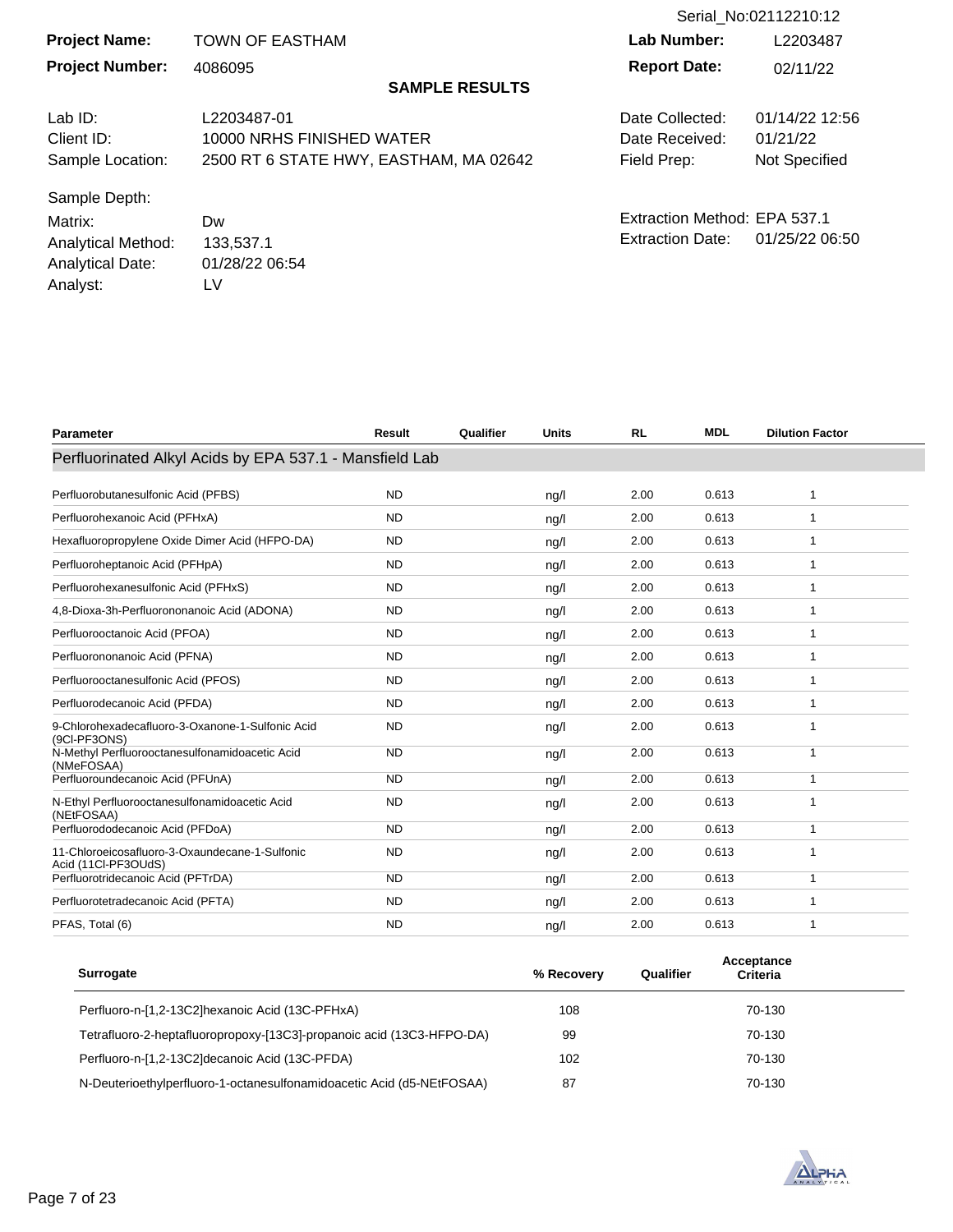|                         |                                        |                              | Serial No:02112210:12 |
|-------------------------|----------------------------------------|------------------------------|-----------------------|
| <b>Project Name:</b>    | <b>TOWN OF EASTHAM</b>                 | Lab Number:                  | L2203487              |
| <b>Project Number:</b>  | 4086095                                | <b>Report Date:</b>          | 02/11/22              |
|                         | <b>SAMPLE RESULTS</b>                  |                              |                       |
| Lab $ID:$               | L2203487-03                            | Date Collected:              | 01/14/22 13:40        |
| Client ID:              | 10001 DISTRICT G FINISHED WATER        | Date Received:               | 01/21/22              |
| Sample Location:        | 2500 RT 6 STATE HWY, EASTHAM, MA 02642 | Field Prep:                  | Not Specified         |
| Sample Depth:           |                                        |                              |                       |
| Matrix:                 | Dw                                     | Extraction Method: EPA 537.1 |                       |
| Analytical Method:      | 133,537.1                              | <b>Extraction Date:</b>      | 01/25/22 06:50        |
| <b>Analytical Date:</b> | 01/28/22 07:11                         |                              |                       |
| Analyst:                | LV                                     |                              |                       |

| <b>Parameter</b>                                                      | Result    | Qualifier | <b>Units</b> | <b>RL</b> | <b>MDL</b> | <b>Dilution Factor</b> |
|-----------------------------------------------------------------------|-----------|-----------|--------------|-----------|------------|------------------------|
| Perfluorinated Alkyl Acids by EPA 537.1 - Mansfield Lab               |           |           |              |           |            |                        |
| Perfluorobutanesulfonic Acid (PFBS)                                   | <b>ND</b> |           | ng/l         | 2.00      | 0.631      | 1                      |
| Perfluorohexanoic Acid (PFHxA)                                        | <b>ND</b> |           | ng/l         | 2.00      | 0.631      | 1                      |
| Hexafluoropropylene Oxide Dimer Acid (HFPO-DA)                        | <b>ND</b> |           | ng/l         | 2.00      | 0.631      | 1                      |
| Perfluoroheptanoic Acid (PFHpA)                                       | <b>ND</b> |           | ng/l         | 2.00      | 0.631      | 1                      |
| Perfluorohexanesulfonic Acid (PFHxS)                                  | <b>ND</b> |           | ng/l         | 2.00      | 0.631      | 1                      |
| 4,8-Dioxa-3h-Perfluorononanoic Acid (ADONA)                           | <b>ND</b> |           | nq/l         | 2.00      | 0.631      | 1                      |
| Perfluorooctanoic Acid (PFOA)                                         | <b>ND</b> |           | ng/l         | 2.00      | 0.631      | 1                      |
| Perfluorononanoic Acid (PFNA)                                         | <b>ND</b> |           | ng/l         | 2.00      | 0.631      | 1                      |
| Perfluorooctanesulfonic Acid (PFOS)                                   | <b>ND</b> |           | ng/l         | 2.00      | 0.631      |                        |
| Perfluorodecanoic Acid (PFDA)                                         | <b>ND</b> |           | ng/l         | 2.00      | 0.631      | 1                      |
| 9-Chlorohexadecafluoro-3-Oxanone-1-Sulfonic Acid<br>(9CI-PF3ONS)      | <b>ND</b> |           | ng/l         | 2.00      | 0.631      |                        |
| N-Methyl Perfluorooctanesulfonamidoacetic Acid<br>(NMeFOSAA)          | <b>ND</b> |           | ng/l         | 2.00      | 0.631      | 1                      |
| Perfluoroundecanoic Acid (PFUnA)                                      | <b>ND</b> |           | ng/l         | 2.00      | 0.631      | 1                      |
| N-Ethyl Perfluorooctanesulfonamidoacetic Acid<br>(NEtFOSAA)           | <b>ND</b> |           | ng/l         | 2.00      | 0.631      | 1                      |
| Perfluorododecanoic Acid (PFDoA)                                      | <b>ND</b> |           | nq/l         | 2.00      | 0.631      | 1                      |
| 11-Chloroeicosafluoro-3-Oxaundecane-1-Sulfonic<br>Acid (11Cl-PF3OUdS) | <b>ND</b> |           | ng/l         | 2.00      | 0.631      | 1                      |
| Perfluorotridecanoic Acid (PFTrDA)                                    | <b>ND</b> |           | ng/l         | 2.00      | 0.631      | 1                      |
| Perfluorotetradecanoic Acid (PFTA)                                    | <b>ND</b> |           | ng/l         | 2.00      | 0.631      | 1                      |
| PFAS, Total (6)                                                       | <b>ND</b> |           | ng/l         | 2.00      | 0.631      | 1                      |
|                                                                       |           |           |              |           |            |                        |

| <b>Surrogate</b>                                                      | % Recovery | Qualifier | Acceptance<br>Criteria |  |
|-----------------------------------------------------------------------|------------|-----------|------------------------|--|
| Perfluoro-n-[1,2-13C2]hexanoic Acid (13C-PFHxA)                       | 105        |           | 70-130                 |  |
| Tetrafluoro-2-heptafluoropropoxy-[13C3]-propanoic acid (13C3-HFPO-DA) | 114        |           | 70-130                 |  |
| Perfluoro-n-[1,2-13C2]decanoic Acid (13C-PFDA)                        | 117        |           | 70-130                 |  |
| N-Deuterioethylperfluoro-1-octanesulfonamidoacetic Acid (d5-NEtFOSAA) | 104        |           | 70-130                 |  |

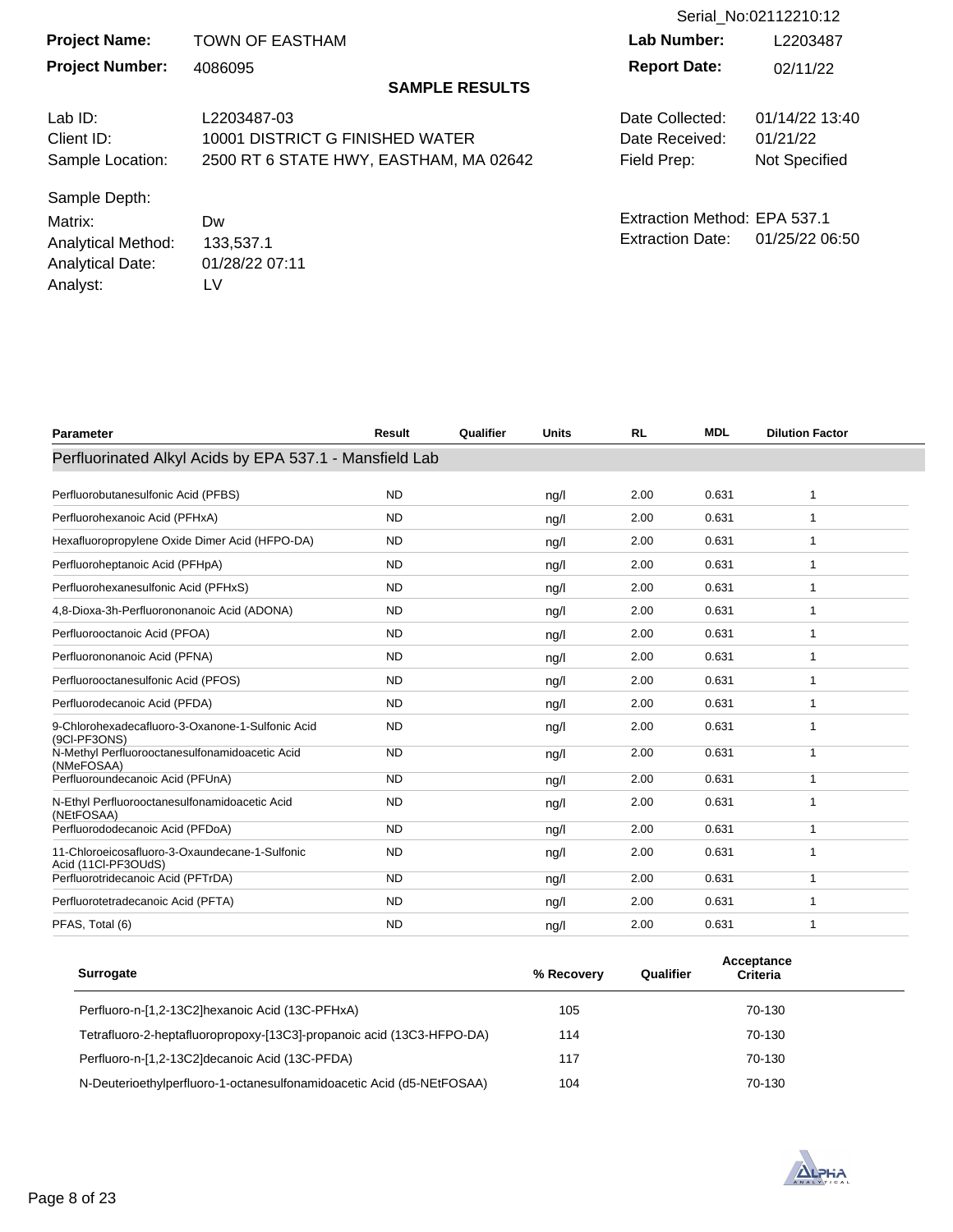**Project Name: Project Number:**  TOWN OF EASTHAM 4086095

**Lab Number: Report Date:**  L2203487 02/11/22

**Method Blank Analysis Batch Quality Control**

Analytical Method: 133,537.1 Analytical Date: Analyst: LV

01/28/22 03:50

Extraction Method: EPA 537.1 Extraction Date: 01/25/22 06:50

| <b>Parameter</b>                                                       | Result    | Qualifier | <b>Units</b>   | <b>RL</b> | <b>MDL</b>         |
|------------------------------------------------------------------------|-----------|-----------|----------------|-----------|--------------------|
| Perfluorinated Alkyl Acids by EPA 537.1 - Mansfield Lab for sample(s): |           |           |                | 01,03     | Batch: WG1597684-1 |
| Perfluorobutanesulfonic Acid (PFBS)                                    | <b>ND</b> |           | ng/l           | 2.00      | 0.668              |
| Perfluorohexanoic Acid (PFHxA)                                         | <b>ND</b> |           | ng/l           | 2.00      | 0.668              |
| Hexafluoropropylene Oxide Dimer Acid<br>(HFPO-DA)                      | <b>ND</b> |           | nq/l           | 2.00      | 0.668              |
| Perfluoroheptanoic Acid (PFHpA)                                        | <b>ND</b> |           | nq/l           | 2.00      | 0.668              |
| Perfluorohexanesulfonic Acid (PFHxS)                                   | <b>ND</b> |           | ng/l           | 2.00      | 0.668              |
| 4,8-Dioxa-3h-Perfluorononanoic Acid<br>(ADONA)                         | <b>ND</b> |           | ng/l           | 2.00      | 0.668              |
| Perfluorooctanoic Acid (PFOA)                                          | <b>ND</b> |           | nq/l           | 2.00      | 0.668              |
| Perfluorononanoic Acid (PFNA)                                          | <b>ND</b> |           | ng/l           | 2.00      | 0.668              |
| Perfluorooctanesulfonic Acid (PFOS)                                    | <b>ND</b> |           | ng/l           | 2.00      | 0.668              |
| Perfluorodecanoic Acid (PFDA)                                          | <b>ND</b> |           | ng/l           | 2.00      | 0.668              |
| 9-Chlorohexadecafluoro-3-Oxanone-1-<br>Sulfonic Acid (9CI-PF3ONS)      | <b>ND</b> |           | nq/l           | 2.00      | 0.668              |
| N-Methyl Perfluorooctanesulfonamidoacetic<br>Acid (NMeFOSAA)           | <b>ND</b> |           | nq/l           | 2.00      | 0.668              |
| Perfluoroundecanoic Acid (PFUnA)                                       | <b>ND</b> |           | ng/l           | 2.00      | 0.668              |
| N-Ethyl Perfluorooctanesulfonamidoacetic<br>Acid (NEtFOSAA)            | <b>ND</b> |           | ng/l           | 2.00      | 0.668              |
| Perfluorododecanoic Acid (PFDoA)                                       | <b>ND</b> |           | ng/l           | 2.00      | 0.668              |
| 11-Chloroeicosafluoro-3-Oxaundecane-1-<br>Sulfonic Acid (11Cl-PF3OUdS) | <b>ND</b> |           | ng/l           | 2.00      | 0.668              |
| Perfluorotridecanoic Acid (PFTrDA)                                     | <b>ND</b> |           | nq/l           | 2.00      | 0.668              |
| Perfluorotetradecanoic Acid (PFTA)                                     | <b>ND</b> |           | nq/l           | 2.00      | 0.668              |
| PFAS, Total (6)                                                        | <b>ND</b> |           | $\frac{ng}{l}$ | 2.00      | 0.668              |

| <b>Surrogate</b>                                                      | %Recovery | Qualifier | Acceptance<br><b>Criteria</b> |  |
|-----------------------------------------------------------------------|-----------|-----------|-------------------------------|--|
|                                                                       |           |           |                               |  |
| Perfluoro-n-[1,2-13C2]hexanoic Acid (13C-PFHxA)                       | 86        |           | 70-130                        |  |
| Tetrafluoro-2-heptafluoropropoxy-[13C3]-propanoic acid (13C3-HFPO-DA) | 92        |           | 70-130                        |  |
| Perfluoro-n-[1,2-13C2]decanoic Acid (13C-PFDA)                        | 106       |           | 70-130                        |  |
| N-Deuterioethylperfluoro-1-octanesulfonamidoacetic Acid (d5-NEtFOSAA) | 92        |           | 70-130                        |  |

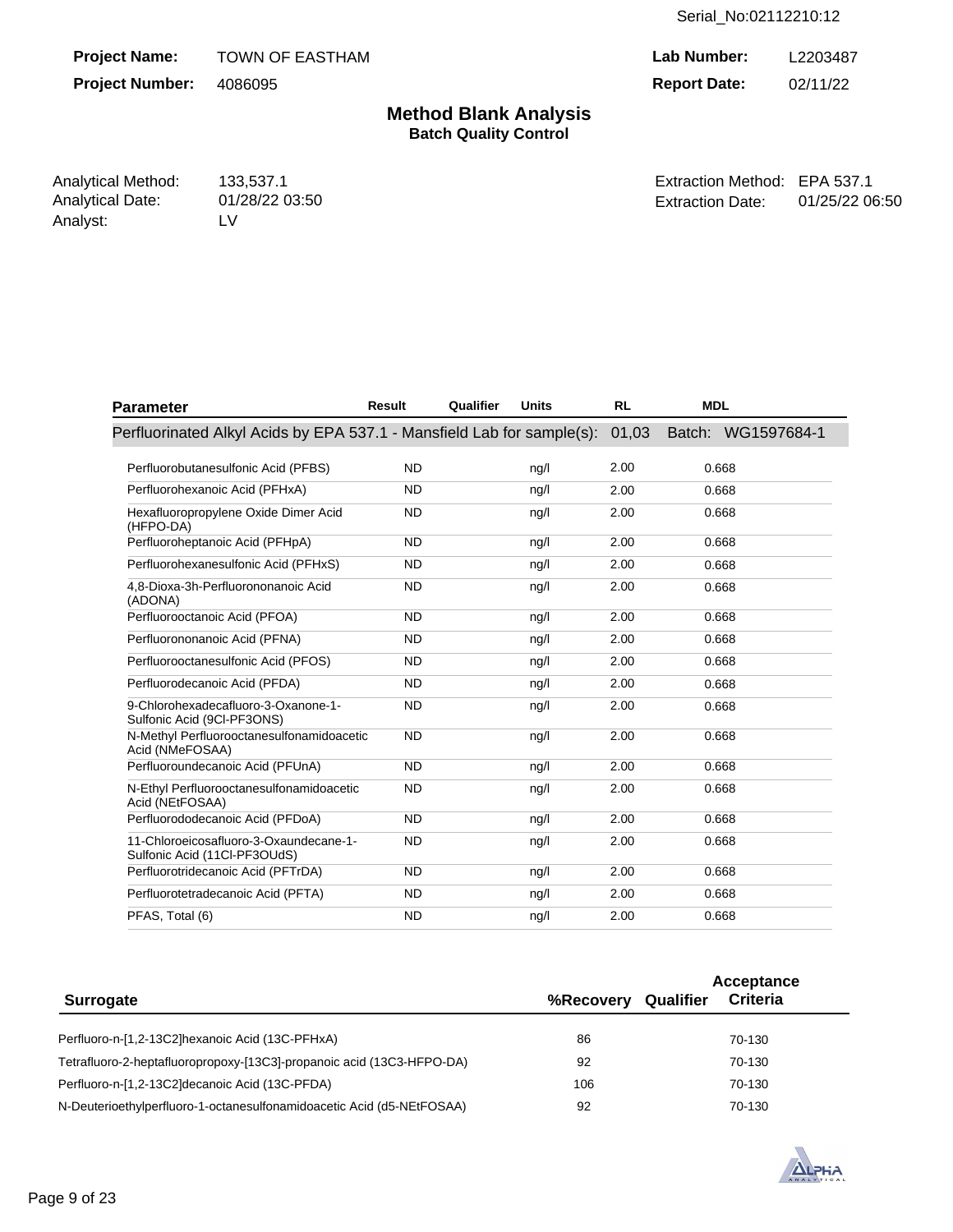# **Lab Control Sample Analysis**

**Batch Quality Control**

**Project Number:**  4086095 **Lab Number:**  L2203487

**Report Date:**  02/11/22

| Parameter                                                                           | <b>LCS</b><br>%Recovery | <b>LCSD</b><br>%Recovery<br>Qual | %Recovery<br>Limits<br>Qual | <b>RPD</b>               | <b>RPD</b><br>Limits<br>Qual |  |
|-------------------------------------------------------------------------------------|-------------------------|----------------------------------|-----------------------------|--------------------------|------------------------------|--|
|                                                                                     |                         |                                  |                             |                          |                              |  |
| Perfluorinated Alkyl Acids by EPA 537.1 - Mansfield Lab Associated sample(s): 01,03 |                         |                                  | Batch: WG1597684-2          |                          |                              |  |
|                                                                                     |                         |                                  |                             |                          |                              |  |
| Perfluorobutanesulfonic Acid (PFBS)                                                 | 110                     |                                  | 50-150                      |                          | 30                           |  |
| Perfluorohexanoic Acid (PFHxA)                                                      | 96                      |                                  | 50-150                      |                          | 30                           |  |
| Hexafluoropropylene Oxide Dimer Acid<br>(HFPO-DA)                                   | 96                      |                                  | 50-150                      |                          | 30                           |  |
| Perfluoroheptanoic Acid (PFHpA)                                                     | 100                     |                                  | 50-150                      | $\overline{a}$           | 30                           |  |
| Perfluorohexanesulfonic Acid (PFHxS)                                                | 109                     |                                  | 50-150                      |                          | 30                           |  |
| 4,8-Dioxa-3h-Perfluorononanoic Acid<br>(ADONA)                                      | 87                      |                                  | 50-150                      |                          | 30                           |  |
| Perfluorooctanoic Acid (PFOA)                                                       | 102                     |                                  | 50-150                      | $\overline{\phantom{a}}$ | 30                           |  |
| Perfluorononanoic Acid (PFNA)                                                       | 94                      |                                  | 50-150                      |                          | 30                           |  |
| Perfluorooctanesulfonic Acid (PFOS)                                                 | 93                      |                                  | 50-150                      |                          | 30                           |  |
| Perfluorodecanoic Acid (PFDA)                                                       | 84                      |                                  | 50-150                      |                          | 30                           |  |
| 9-Chlorohexadecafluoro-3-Oxanone-1-<br>Sulfonic Acid (9CI-PF3ONS)                   | 114                     |                                  | 50-150                      | $\overline{\phantom{a}}$ | 30                           |  |
| N-Methyl<br>Perfluorooctanesulfonamidoacetic Acid<br>(NMeFOSAA)                     | 82                      |                                  | 50-150                      |                          | 30                           |  |
| Perfluoroundecanoic Acid (PFUnA)                                                    | 104                     |                                  | 50-150                      | $\overline{\phantom{a}}$ | 30                           |  |
| N-Ethyl Perfluorooctanesulfonamidoacetic<br>Acid (NEtFOSAA)                         | 96                      |                                  | 50-150                      |                          | 30                           |  |
| Perfluorododecanoic Acid (PFDoA)                                                    | 88                      |                                  | 50-150                      | $\overline{\phantom{a}}$ | 30                           |  |
| 11-Chloroeicosafluoro-3-Oxaundecane-<br>1-Sulfonic Acid (11Cl-PF3OUdS)              | 104                     |                                  | 50-150                      |                          | 30                           |  |
| Perfluorotridecanoic Acid (PFTrDA)                                                  | 92                      |                                  | 50-150                      |                          | 30                           |  |
| Perfluorotetradecanoic Acid (PFTA)                                                  | 106                     |                                  | 50-150                      | $\overline{\phantom{a}}$ | 30                           |  |
|                                                                                     |                         |                                  |                             |                          |                              |  |

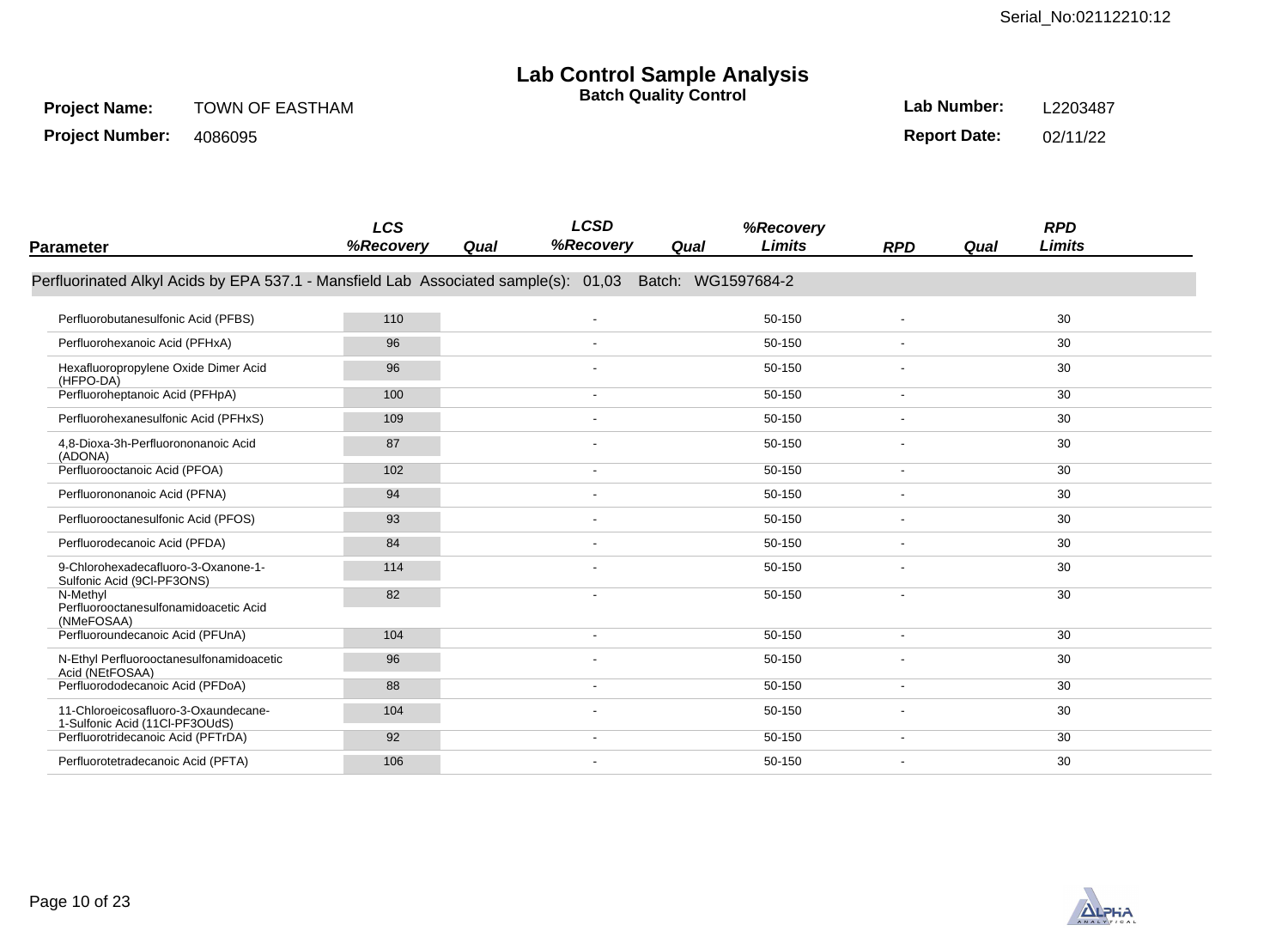# **Lab Control Sample Analysis**

| <b>Batch Quality Control</b> | Lab Number:         | L2203487 |
|------------------------------|---------------------|----------|
|                              | <b>Report Date:</b> | 02/11/22 |

| <b>Project Name:</b> | <b>TOWN OF EASTHAM</b> |
|----------------------|------------------------|
|                      |                        |

**Project Number:**  4086095

|                                                                                     | <b>LCS</b>       |      | ∟CSD      |                    | %Recoverv |     |      | <b>RPD</b> |  |
|-------------------------------------------------------------------------------------|------------------|------|-----------|--------------------|-----------|-----|------|------------|--|
| <b>Parameter</b>                                                                    | <b>%Recoverv</b> | Qual | %Recovery | Quai               | Limits    | RPD | Qual | Limits     |  |
|                                                                                     |                  |      |           |                    |           |     |      |            |  |
| Perfluorinated Alkyl Acids by EPA 537.1 - Mansfield Lab Associated sample(s): 01,03 |                  |      |           | Batch: WG1597684-2 |           |     |      |            |  |

|                                                                       | LCS              |      | LCSD      |      | Acceptance      |  |
|-----------------------------------------------------------------------|------------------|------|-----------|------|-----------------|--|
| <b>Surrogate</b>                                                      | <b>%Recoverv</b> | Qual | %Recovery | Qual | <b>Criteria</b> |  |
| Perfluoro-n-[1,2-13C2]hexanoic Acid (13C-PFHxA)                       | 95               |      |           |      | 70-130          |  |
| Tetrafluoro-2-heptafluoropropoxy-[13C3]-propanoic acid (13C3-HFPO-DA) | 84               |      |           |      | 70-130          |  |
| Perfluoro-n-[1,2-13C2]decanoic Acid (13C-PFDA)                        | 99               |      |           |      | 70-130          |  |
| N-Deuterioethylperfluoro-1-octanesulfonamidoacetic Acid (d5-NEtFOSAA) | 85               |      |           |      | 70-130          |  |

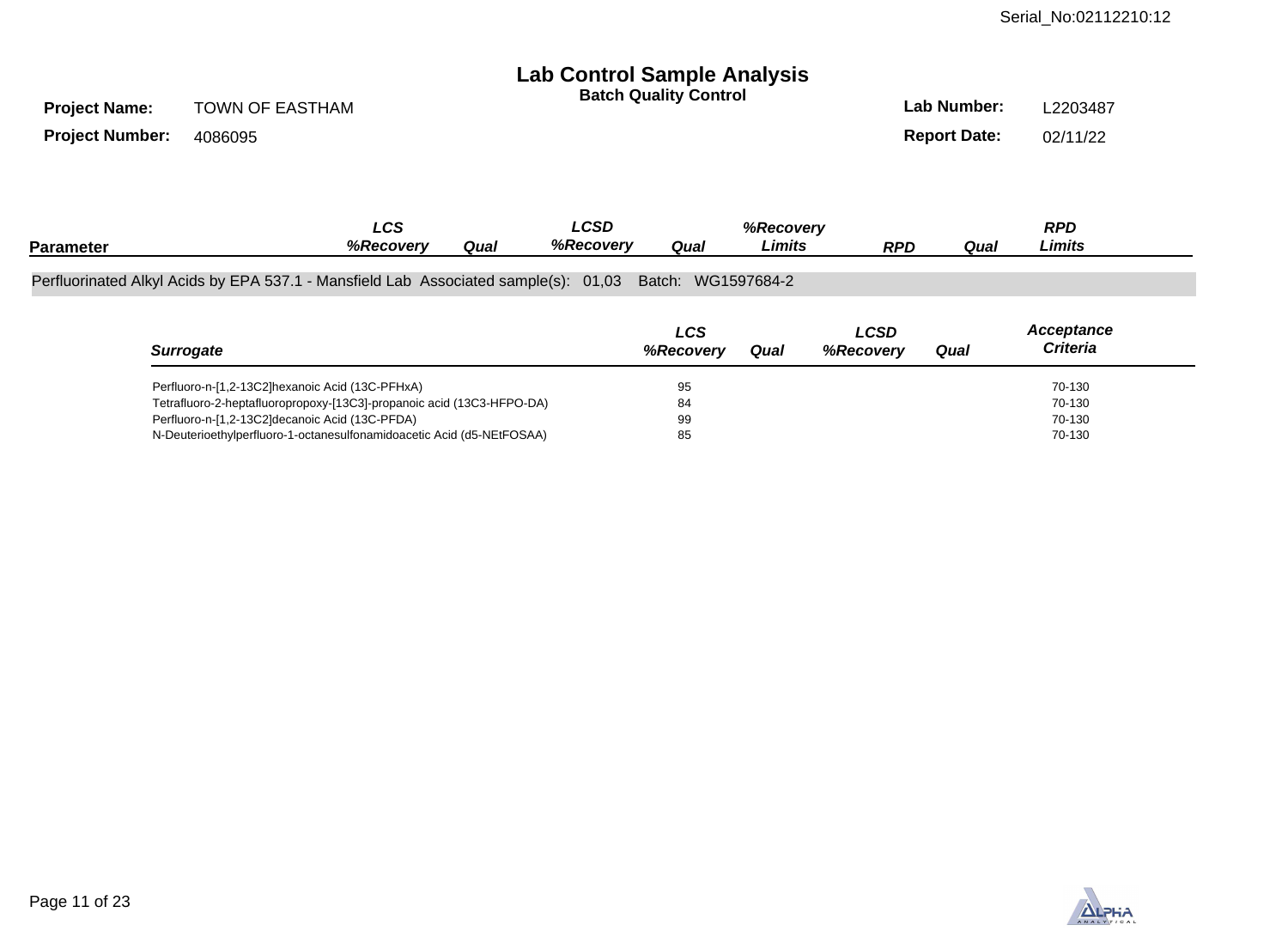# **Matrix Spike Analysis**

**Batch Quality Control**

**Project Name:**  TOWN OF EASTHAM

**Project Number:**  4086095 **Lab Number: Report Date:**  L2203487 02/11/22

| <b>Parameter</b>                                                                         | <b>Native</b><br><b>Sample</b> | <b>MS</b><br><b>Added</b> | <b>MS</b><br><b>Found</b> | <b>MS</b><br>%Recovery      | Qual        | <b>MSD</b><br><b>Found</b> | <b>MSD</b><br>%Recovery  | Qual | Recovery<br>Limits     | <b>RPD</b>               | Qual | <b>RPD</b><br><b>Limits</b> |  |
|------------------------------------------------------------------------------------------|--------------------------------|---------------------------|---------------------------|-----------------------------|-------------|----------------------------|--------------------------|------|------------------------|--------------------------|------|-----------------------------|--|
| Perfluorinated Alkyl Acids by EPA 537.1 - Mansfield Lab<br>Sample                        |                                |                           |                           | Associated sample(s): 01,03 |             |                            | QC Batch ID: WG1597684-3 |      | QC Sample: L2203149-01 |                          |      | Client ID: MS               |  |
| Perfluorobutanesulfonic Acid (PFBS)                                                      | 9.45                           | 1.64                      | 11.1                      | 110                         |             |                            |                          |      | 50-150                 |                          |      | 30                          |  |
| Perfluorohexanoic Acid (PFHxA)                                                           | 4.46                           | 1.85                      | 6.36                      | 97                          |             |                            | $\overline{a}$           |      | 50-150                 | $\overline{\phantom{a}}$ |      | 30                          |  |
| 2,3,3,3-Tetrafluoro-2-[1,1,2,2,3,3,3-<br>Heptafluoropropoxy]-Propanoic Acid<br>(HFPO-DA) | <b>ND</b>                      | 1.85                      | 1.59J                     | 86                          |             |                            | $\blacksquare$           |      | 50-150                 | $\overline{\phantom{a}}$ |      | 30                          |  |
| Perfluoroheptanoic Acid (PFHpA)                                                          | 3.60                           | 1.85                      | 5.44                      | 123                         |             | $\blacksquare$             | $\blacksquare$           |      | 50-150                 | $\overline{\phantom{a}}$ |      | 30                          |  |
| Perfluorohexanesulfonic Acid (PFHxS)                                                     | 3.17Z                          | 1.69                      | 5.47                      | 151                         | $\mathsf Q$ | $\overline{a}$             | $\overline{a}$           |      | 50-150                 | $\overline{\phantom{a}}$ |      | 30                          |  |
| 4,8-Dioxa-3h-Perfluorononanoic Acid<br>(ADONA)                                           | <b>ND</b>                      | 1.75                      | 1.85J                     | 106                         |             | $\overline{a}$             | $\overline{\phantom{a}}$ |      | 50-150                 | $\overline{\phantom{a}}$ |      | 30                          |  |
| Perfluorooctanoic Acid (PFOA)                                                            | 13.7                           | 1.85                      | 14.8                      | 76                          |             | $\blacksquare$             | $\blacksquare$           |      | 50-150                 | $\overline{\phantom{a}}$ |      | 30                          |  |
| Perfluorononanoic Acid (PFNA)                                                            | <b>ND</b>                      | 1.85                      | 1.89J                     | 102                         |             | $\overline{\phantom{a}}$   | $\blacksquare$           |      | 50-150                 | $\blacksquare$           |      | 30                          |  |
| Perfluorooctanesulfonic Acid (PFOS)                                                      | 4.46                           | 1.72                      | 5.92                      | 73                          |             | $\overline{\phantom{a}}$   | $\overline{\phantom{a}}$ |      | 50-150                 | $\overline{\phantom{a}}$ |      | 30                          |  |
| Perfluorodecanoic Acid (PFDA)                                                            | <b>ND</b>                      | 1.85                      | 1.63J                     | 88                          |             | $\blacksquare$             | $\blacksquare$           |      | 50-150                 | $\blacksquare$           |      | 30                          |  |
| 9-Chlorohexadecafluoro-3-<br>Oxanone-1-Sulfonic Acid (9Cl-<br>PF3ONS)                    | <b>ND</b>                      | 1.72                      | 1.52J                     | 88                          |             | $\overline{a}$             | $\blacksquare$           |      | 50-150                 | $\overline{\phantom{a}}$ |      | 30                          |  |
| N-Methyl<br>Perfluorooctanesulfonamidoacetic<br>Acid (NMeFOSAA)                          | <b>ND</b>                      | 1.85                      | 1.66J                     | 90                          |             | $\overline{\phantom{a}}$   | $\blacksquare$           |      | 50-150                 | $\overline{\phantom{a}}$ |      | 30 <sup>2</sup>             |  |
| Perfluoroundecanoic Acid (PFUnA)                                                         | <b>ND</b>                      | 1.85                      | 1.40J                     | 76                          |             | $\overline{a}$             | $\overline{\phantom{a}}$ |      | 50-150                 | $\overline{\phantom{a}}$ |      | 30                          |  |
| N-Ethyl<br>Perfluorooctanesulfonamidoacetic<br>Acid (NEtFOSAA)                           | <b>ND</b>                      | 1.85                      | 1.55J                     | 84                          |             |                            |                          |      | 50-150                 | $\overline{\phantom{a}}$ |      | 30                          |  |
| Perfluorododecanoic Acid (PFDoA)                                                         | <b>ND</b>                      | 1.85                      | 1.48J                     | 80                          |             | $\blacksquare$             | $\blacksquare$           |      | 50-150                 | $\blacksquare$           |      | 30                          |  |
| 11-Chloroeicosafluoro-3-<br>Oxaundecane-1-Sulfonic Acid (11Cl-<br>PF3OUdS)               | <b>ND</b>                      | 1.74                      | 1.44J                     | 83                          |             |                            | $\overline{a}$           |      | 50-150                 | $\overline{\phantom{a}}$ |      | 30                          |  |
| Perfluorotridecanoic Acid (PFTrDA)                                                       | <b>ND</b>                      | 1.85                      | 1.52J                     | 82                          |             | $\overline{\phantom{a}}$   | $\overline{\phantom{a}}$ |      | 50-150                 | $\blacksquare$           |      | 30                          |  |
| Perfluorotetradecanoic Acid (PFTA)                                                       | ${\sf ND}$                     | 1.85                      | 1.59J                     | 86                          |             | $\overline{\phantom{a}}$   | $\blacksquare$           |      | 50-150                 |                          |      | 30                          |  |

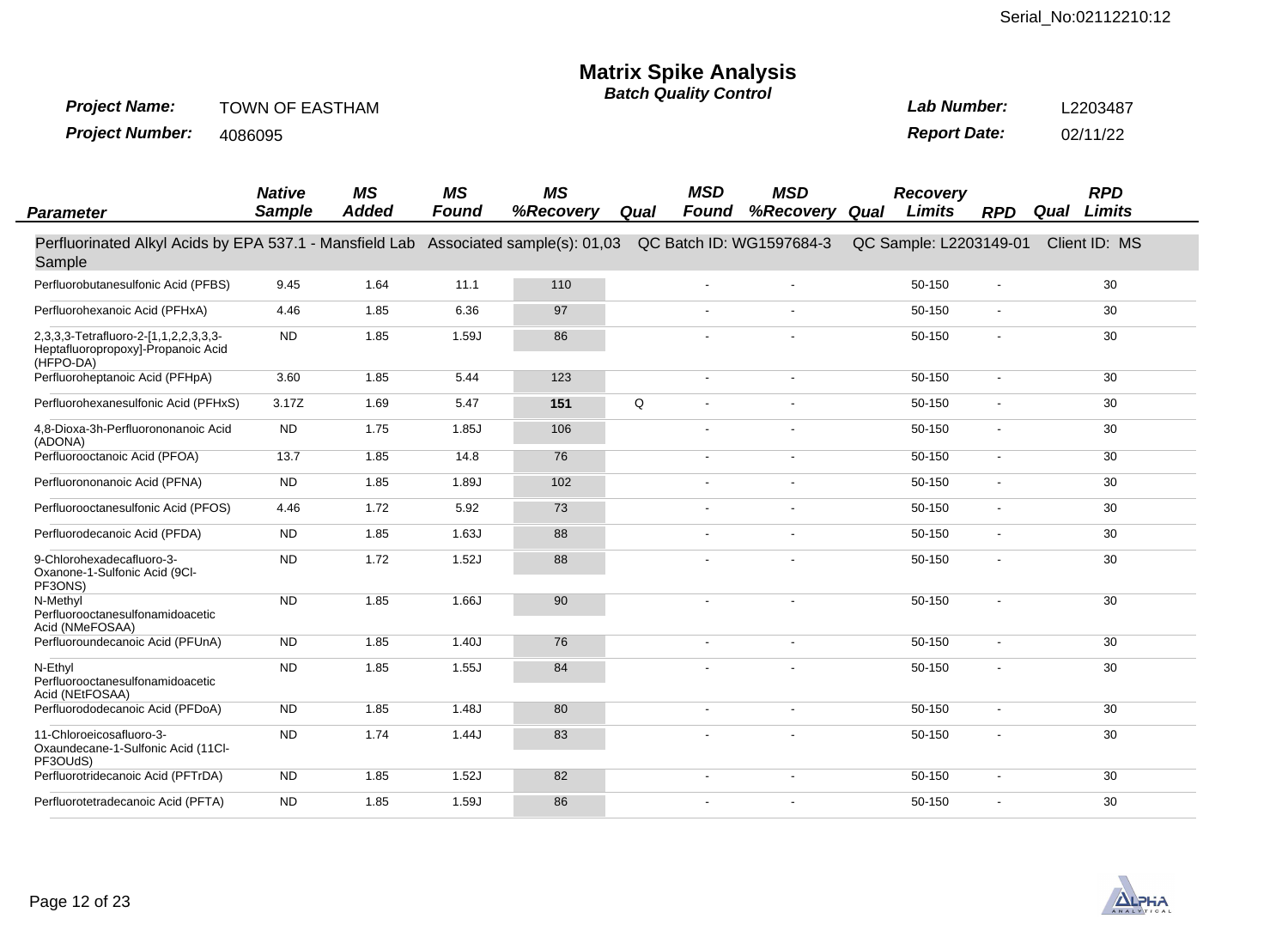# **Matrix Spike Analysis**

| <b>Project Name:</b><br><b>Project Number:</b> | TOWN OF EASTHAM<br>4086095 |             |             |                 |      | <b>Batch Quality Control</b> |                         |      | Lab Number:<br><b>Report Date:</b> |     | L2203487<br>02/11/22 |                      |  |
|------------------------------------------------|----------------------------|-------------|-------------|-----------------|------|------------------------------|-------------------------|------|------------------------------------|-----|----------------------|----------------------|--|
| <b>Parameter</b>                               | <b>Native</b><br>Sample    | ΜS<br>Added | ΜS<br>Found | MS<br>%Recovery | Qual | <b>MSD</b><br>Found          | MSD<br><b>%Recoverv</b> | Qual | <b>Recovery</b><br>Limits          | RPD | Qual                 | <b>RPD</b><br>Limits |  |

Perfluorinated Alkyl Acids by EPA 537.1 - Mansfield Lab Associated sample(s): 01,03 QC Batch ID: WG1597684-3 QC Sample: L2203149-01 Client ID: MS Sample

|                                                                                             | ΜS         |                  | <b>MSD</b> |                  | Acceptance      |  |
|---------------------------------------------------------------------------------------------|------------|------------------|------------|------------------|-----------------|--|
| <b>Surrogate</b>                                                                            | % Recovery | <b>Qualifier</b> | % Recovery | <b>Qualifier</b> | <b>Criteria</b> |  |
| 2,3,3,3-Tetrafluoro-2-[1,1,2,2,3,3,3-Heptafluoropropoxy]-13C3-Propanoic<br>Acid (M3HFPO-DA) | 84         |                  |            |                  | 70-130          |  |
| N-Deuterioethylperfluoro-1-octanesulfonamidoacetic Acid (d5-NEtFOSAA)                       | 94         |                  |            |                  | 70-130          |  |
| Perfluoro-n-[1,2-13C2]decanoic Acid (13C-PFDA)                                              | 82         |                  |            |                  | 70-130          |  |
| Perfluoro-n-[1,2-13C2]hexanoic Acid (13C-PFHxA)                                             | 100        |                  |            |                  | 70-130          |  |

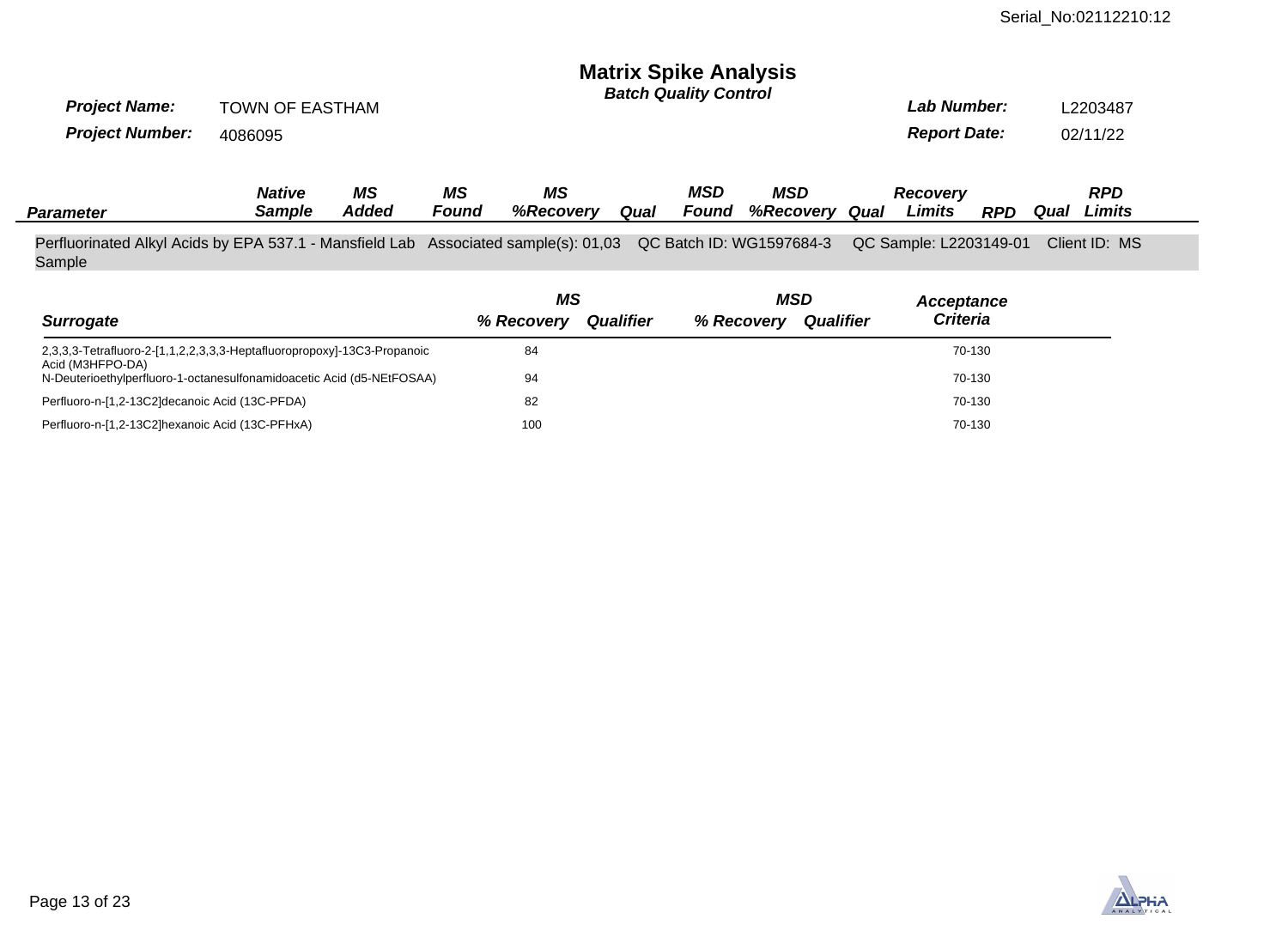# **Lab Duplicate Analysis**

TOWN OF EASTHAM **Project Name:**

**Batch Quality Control**

**Lab Number:** L2203487 **Report Date:** 02/11/22

Project Number: 4086095

| Parameter                                                                                                                         | <b>Native Sample</b> | <b>Duplicate Sample</b> | <b>Units</b>   | <b>RPD</b>     | <b>RPD</b><br><b>Limits</b><br>Qual |  |
|-----------------------------------------------------------------------------------------------------------------------------------|----------------------|-------------------------|----------------|----------------|-------------------------------------|--|
| Perfluorinated Alkyl Acids by EPA 537.1 - Mansfield Lab Associated sample(s): 01,03 QC Batch ID: WG1597684-4<br><b>DUP Sample</b> |                      |                         |                |                | QC Sample: L2203163-01 Client ID:   |  |
| Perfluorobutanesulfonic Acid (PFBS)                                                                                               | 1.78J                | 1.82J                   | nq/l           | <b>NC</b>      | 30                                  |  |
| Perfluorohexanoic Acid (PFHxA)                                                                                                    | 4.46                 | 5.13                    | $\frac{ng}{l}$ | 14             | 30                                  |  |
| 2,3,3,3-Tetrafluoro-2-[1,1,2,2,3,3,3-<br>Heptafluoropropoxy]-Propanoic Acid (HFPO-DA)                                             | <b>ND</b>            | <b>ND</b>               | nq/l           | <b>NC</b>      | 30                                  |  |
| Perfluoroheptanoic Acid (PFHpA)                                                                                                   | 4.13                 | 4.40                    | nq/l           | 6              | 30                                  |  |
| Perfluorohexanesulfonic Acid (PFHxS)                                                                                              | 3.42                 | 3.49                    | ng/l           | $\overline{2}$ | 30                                  |  |
| 4,8-Dioxa-3h-Perfluorononanoic Acid (ADONA)                                                                                       | <b>ND</b>            | <b>ND</b>               | nq/l           | <b>NC</b>      | 30                                  |  |
| Perfluorooctanoic Acid (PFOA)                                                                                                     | 12.9                 | 13.4                    | nq/l           | 4              | 30                                  |  |
| Perfluorononanoic Acid (PFNA)                                                                                                     | 1.19J                | 1.13J                   | ng/l           | <b>NC</b>      | 30                                  |  |
| Perfluorooctanesulfonic Acid (PFOS)                                                                                               | 16.8                 | 16.6                    | ng/l           | $\mathbf{1}$   | 30                                  |  |
| Perfluorodecanoic Acid (PFDA)                                                                                                     | <b>ND</b>            | <b>ND</b>               | nq/l           | <b>NC</b>      | 30                                  |  |
| 9-Chlorohexadecafluoro-3-Oxanone-1-Sulfonic<br>Acid (9CI-PF3ONS)                                                                  | <b>ND</b>            | <b>ND</b>               | nq/l           | <b>NC</b>      | 30                                  |  |
| N-Methyl Perfluorooctanesulfonamidoacetic Acid<br>(NMeFOSAA)                                                                      | <b>ND</b>            | <b>ND</b>               | nq/l           | <b>NC</b>      | 30                                  |  |
| Perfluoroundecanoic Acid (PFUnA)                                                                                                  | <b>ND</b>            | <b>ND</b>               | nq/l           | <b>NC</b>      | 30                                  |  |
| N-Ethyl Perfluorooctanesulfonamidoacetic Acid<br>(NEtFOSAA)                                                                       | <b>ND</b>            | <b>ND</b>               | nq/l           | <b>NC</b>      | 30                                  |  |
| Perfluorododecanoic Acid (PFDoA)                                                                                                  | <b>ND</b>            | <b>ND</b>               | ng/l           | <b>NC</b>      | 30                                  |  |
| 11-Chloroeicosafluoro-3-Oxaundecane-1-<br>Sulfonic Acid (11Cl-PF3OUdS)                                                            | <b>ND</b>            | <b>ND</b>               | nq/l           | <b>NC</b>      | 30                                  |  |
| Perfluorotridecanoic Acid (PFTrDA)                                                                                                | <b>ND</b>            | <b>ND</b>               | ng/l           | <b>NC</b>      | 30                                  |  |
| Perfluorotetradecanoic Acid (PFTA)                                                                                                | <b>ND</b>            | <b>ND</b>               | nq/l           | <b>NC</b>      | 30                                  |  |

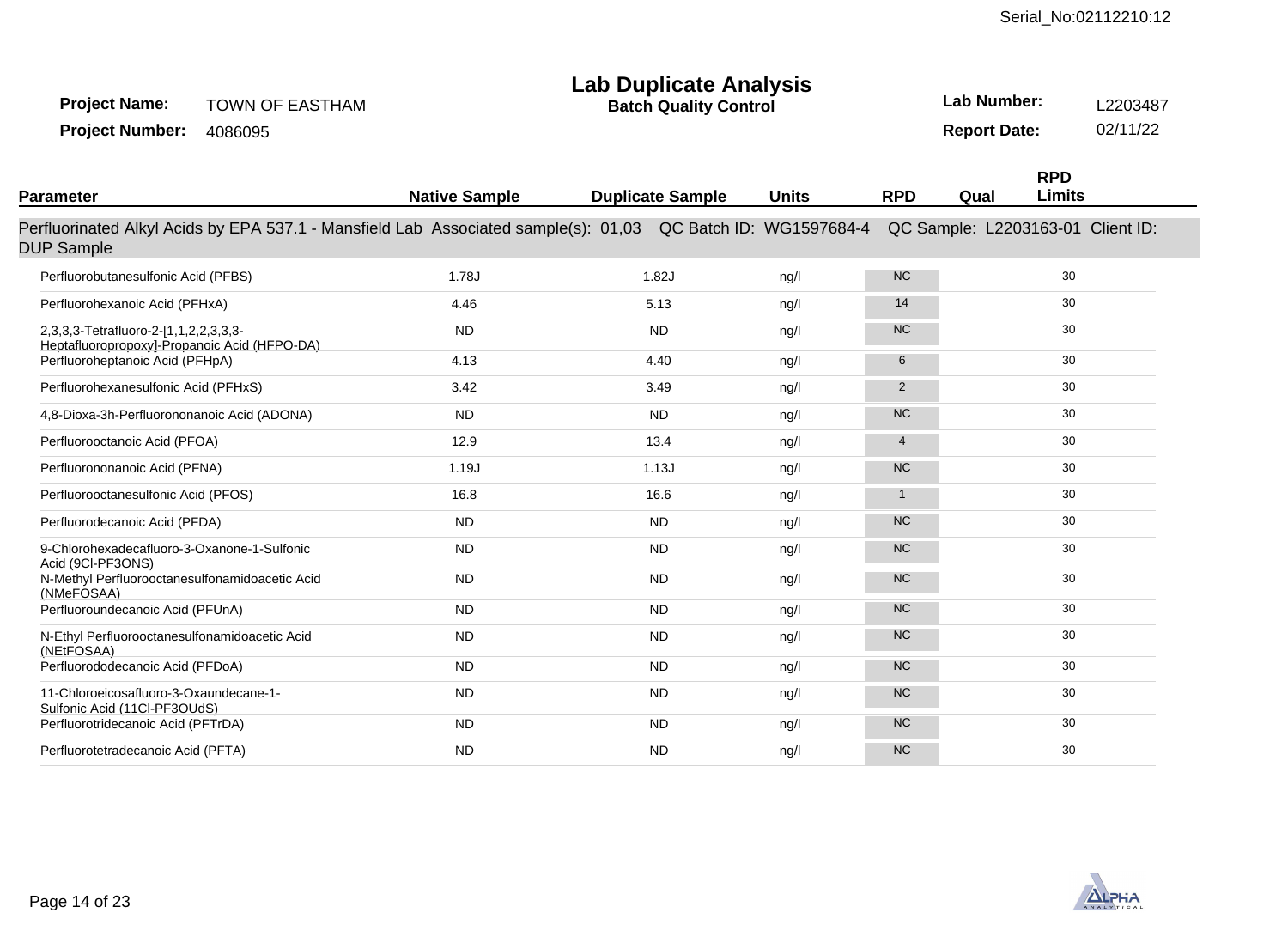| <b>Project Name:</b><br><b>Project Number:</b> | <b>TOWN OF EASTHAM</b><br>4086095                                                   | <b>Lab Duplicate Analysis</b><br><b>Batch Quality Control</b> |                         |  |                                         |            |                                   | Lab Number:<br><b>Report Date:</b> |  |
|------------------------------------------------|-------------------------------------------------------------------------------------|---------------------------------------------------------------|-------------------------|--|-----------------------------------------|------------|-----------------------------------|------------------------------------|--|
| <b>Parameter</b>                               |                                                                                     | <b>Native Sample</b>                                          | <b>Duplicate Sample</b> |  | <b>Units</b>                            | <b>RPD</b> | Qual                              | <b>RPD</b><br>Limits               |  |
| <b>DUP Sample</b>                              | Perfluorinated Alkyl Acids by EPA 537.1 - Mansfield Lab Associated sample(s): 01,03 |                                                               |                         |  | QC Batch ID: WG1597684-4                |            | QC Sample: L2203163-01 Client ID: |                                    |  |
| <b>Surrogate</b>                               |                                                                                     |                                                               |                         |  | %Recovery Qualifier %Recovery Qualifier |            | Acceptance<br><b>Criteria</b>     |                                    |  |
|                                                | Perfluoro-n-[1,2-13C2]hexanoic Acid (13C-PFHxA)                                     |                                                               | 92                      |  | 107                                     |            | 70-130                            |                                    |  |
|                                                | 2,3,3,3-Tetrafluoro-2-[1,1,2,2,3,3,3-Heptafluoropropoxy]-13C3-Propanoic Acid        |                                                               | 83                      |  | 99                                      |            | 70-130                            |                                    |  |

92 83 90 89 70-130 70-130

| NALYTICAL |
|-----------|

(M3HFPO-DA)

Perfluoro-n-[1,2-13C2]decanoic Acid (13C-PFDA)

N-Deuterioethylperfluoro-1-octanesulfonamidoacetic Acid (d5-NEtFOSAA)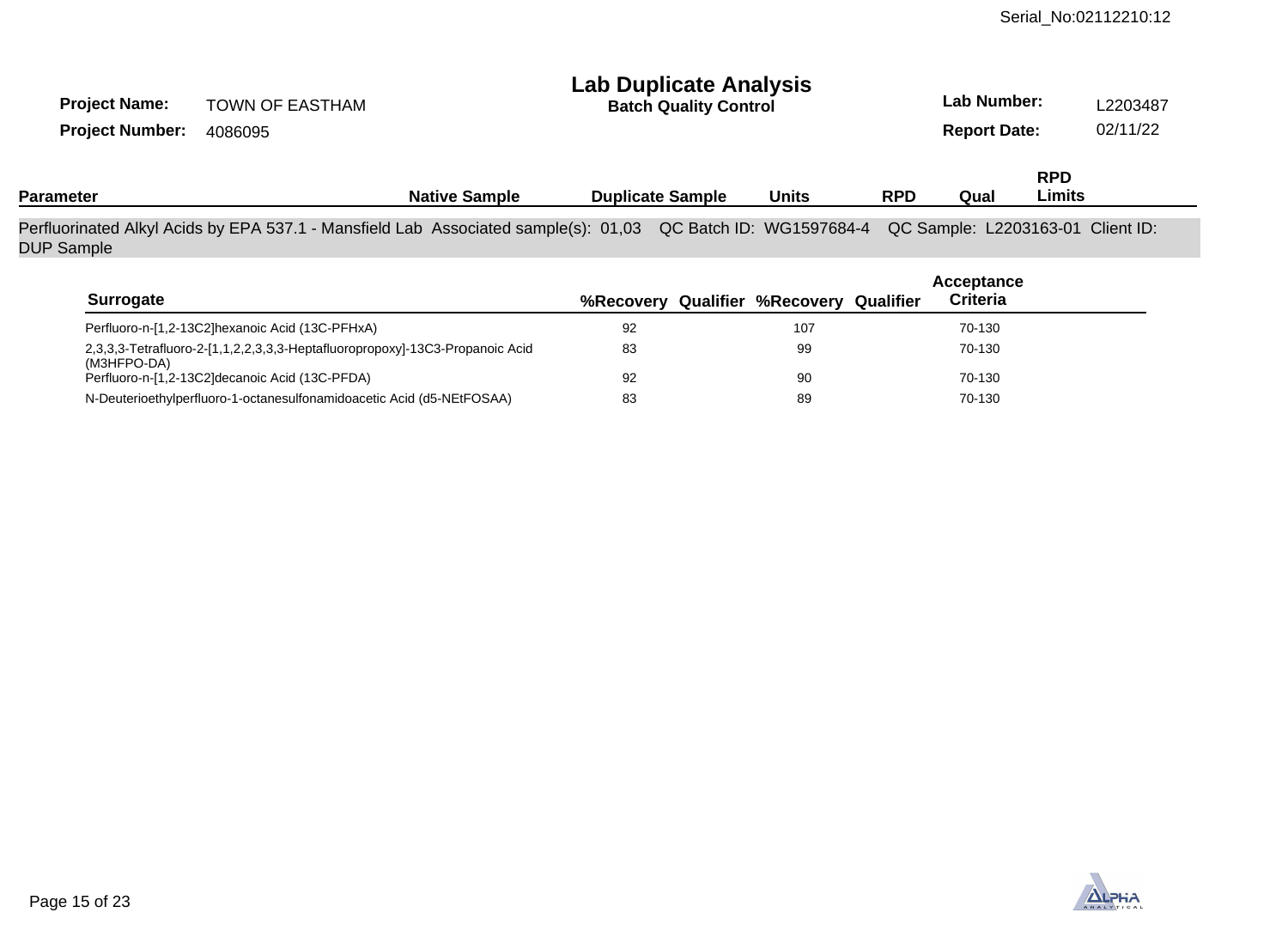### TOWN OF EASTHAM Project Number: 4086095 **Project Name:**

# **Sample Receipt and Container Information**

Were project specific reporting limits specified? YES

# **Cooler Information**

| <b>Cooler</b> | <b>Custody Seal</b> |
|---------------|---------------------|
| Α             | Absent              |

## **Container Information**

|                     | Container Information          |               |           | Final | Temp  |      |             | Frozen    |                  |
|---------------------|--------------------------------|---------------|-----------|-------|-------|------|-------------|-----------|------------------|
| <b>Container ID</b> | <b>Container Type</b>          | <b>Cooler</b> | рH        | рH    | deg C | Pres | <b>Seal</b> | Date/Time | Analysis(*)      |
| L2203487-01A        | Plastic 250ml Trizma preserved | A             | <b>NA</b> |       | 1.8   |      | Absent      |           | A2-MA-537.1(14)  |
| L2203487-01B        | Plastic 250ml Trizma preserved | A             | <b>NA</b> |       | 1.8   |      | Absent      |           | A2-MA-537.1(14)  |
| L2203487-02A        | Plastic 250ml Trizma preserved | A             | <b>NA</b> |       | 1.8   |      | Absent      |           | A2-L-EXT-537(14) |
| L2203487-03A        | Plastic 250ml Trizma preserved | A             | <b>NA</b> |       | 1.8   |      | Absent      |           | A2-MA-537.1(14)  |
| L2203487-03B        | Plastic 250ml Trizma preserved | A             | <b>NA</b> |       | 1.8   |      | Absent      |           | A2-MA-537.1(14)  |
| L2203487-04A        | Plastic 250ml Trizma preserved | A             | <b>NA</b> |       | 1.8   |      | Absent      |           | A2-L-EXT-537(14) |

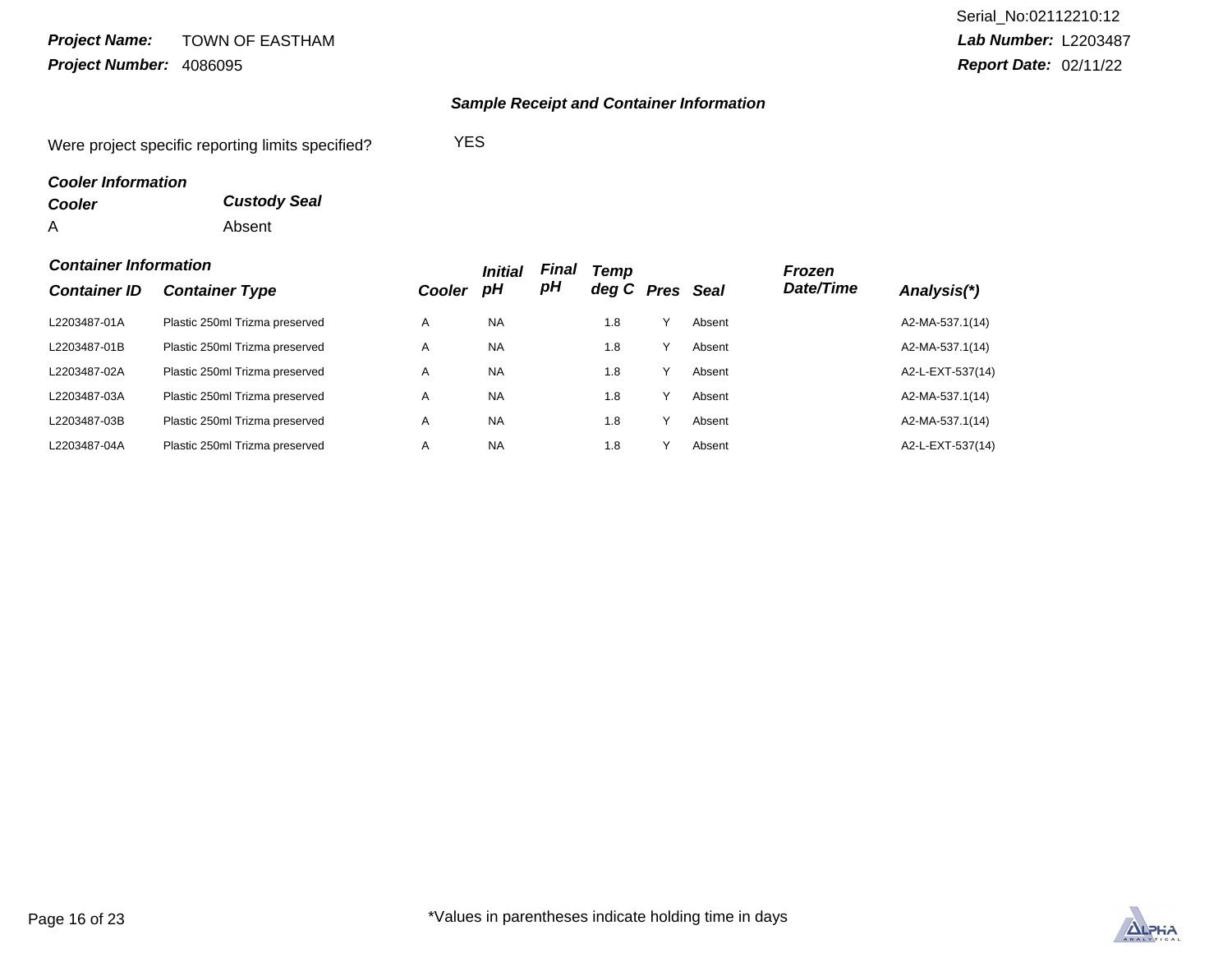#### TOWN OF EASTHAM **Project Name:**

# Project Number: 4086095

# **Lab Number:** L2203487 **Report Date:** 02/11/22 Serial\_No:02112210:12

# **PFAS PARAMETER SUMMARY**

| <b>Parameter</b>                                                        | Acronym         | <b>CAS Number</b> |
|-------------------------------------------------------------------------|-----------------|-------------------|
|                                                                         |                 |                   |
| PERFLUOROALKYL CARBOXYLIC ACIDS (PFCAs)                                 |                 |                   |
| Perfluorooctadecanoic Acid                                              | <b>PFODA</b>    | 16517-11-6        |
| Perfluorohexadecanoic Acid                                              | <b>PFHxDA</b>   | 67905-19-5        |
| Perfluorotetradecanoic Acid                                             | <b>PFTA</b>     | 376-06-7          |
| Perfluorotridecanoic Acid                                               | <b>PFTrDA</b>   | 72629-94-8        |
| Perfluorododecanoic Acid                                                | PFDoA           | 307-55-1          |
| Perfluoroundecanoic Acid                                                | PFUnA           | 2058-94-8         |
| Perfluorodecanoic Acid                                                  | <b>PFDA</b>     | 335-76-2          |
| Perfluorononanoic Acid                                                  | <b>PFNA</b>     | 375-95-1          |
| Perfluorooctanoic Acid                                                  | <b>PFOA</b>     | 335-67-1          |
| Perfluoroheptanoic Acid                                                 | PFHpA           | 375-85-9          |
| Perfluorohexanoic Acid                                                  | <b>PFHxA</b>    | 307-24-4          |
| Perfluoropentanoic Acid                                                 | PFPeA           | 2706-90-3         |
| Perfluorobutanoic Acid                                                  | <b>PFBA</b>     | 375-22-4          |
| PERFLUOROALKYL SULFONIC ACIDS (PFSAs)                                   |                 |                   |
| Perfluorododecanesulfonic Acid                                          | <b>PFDoDS</b>   | 79780-39-5        |
| Perfluorodecanesulfonic Acid                                            | <b>PFDS</b>     | 335-77-3          |
| Perfluorononanesulfonic Acid                                            | <b>PFNS</b>     | 68259-12-1        |
| Perfluorooctanesulfonic Acid                                            | <b>PFOS</b>     | 1763-23-1         |
| Perfluoroheptanesulfonic Acid                                           | PFHpS           | 375-92-8          |
| Perfluorohexanesulfonic Acid                                            | <b>PFHxS</b>    | 355-46-4          |
| Perfluoropentanesulfonic Acid                                           | <b>PFPeS</b>    | 2706-91-4         |
| Perfluorobutanesulfonic Acid                                            | <b>PFBS</b>     | 375-73-5          |
| <b>FLUOROTELOMERS</b>                                                   |                 |                   |
| 1H,1H,2H,2H-Perfluorododecanesulfonic Acid                              | 10:2FTS         | 120226-60-0       |
| 1H, 1H, 2H, 2H-Perfluorodecanesulfonic Acid                             | 8:2FTS          | 39108-34-4        |
| 1H, 1H, 2H, 2H-Perfluorooctanesulfonic Acid                             | 6:2FTS          | 27619-97-2        |
| 1H, 1H, 2H, 2H-Perfluorohexanesulfonic Acid                             | 4:2FTS          | 757124-72-4       |
| PERFLUOROALKANE SULFONAMIDES (FASAs)                                    |                 |                   |
| Perfluorooctanesulfonamide                                              | <b>FOSA</b>     | 754-91-6          |
| N-Ethyl Perfluorooctane Sulfonamide                                     | <b>NEtFOSA</b>  | 4151-50-2         |
| N-Methyl Perfluorooctane Sulfonamide                                    | <b>NMeFOSA</b>  | 31506-32-8        |
|                                                                         |                 |                   |
| PERFLUOROALKANE SULFONYL SUBSTANCES                                     |                 |                   |
| N-Ethyl Perfluorooctanesulfonamido Ethanol                              | <b>NEtFOSE</b>  | 1691-99-2         |
| N-Methyl Perfluorooctanesulfonamido Ethanol                             | <b>NMeFOSE</b>  | 24448-09-7        |
| N-Ethyl Perfluorooctanesulfonamidoacetic Acid                           | <b>NEtFOSAA</b> | 2991-50-6         |
| N-Methyl Perfluorooctanesulfonamidoacetic Acid                          | <b>NMeFOSAA</b> | 2355-31-9         |
| PER- and POLYFLUOROALKYL ETHER CARBOXYLIC ACIDS                         |                 |                   |
| 2,3,3,3-Tetrafluoro-2-[1,1,2,2,3,3,3-Heptafluoropropoxy]-Propanoic Acid | HFPO-DA         | 13252-13-6        |
| 4,8-Dioxa-3h-Perfluorononanoic Acid                                     | <b>ADONA</b>    | 919005-14-4       |
| CHLORO-PERFLUOROALKYL SULFONIC ACIDS                                    |                 |                   |
| 11-Chloroeicosafluoro-3-Oxaundecane-1-Sulfonic Acid                     | 11Cl-PF3OUdS    | 763051-92-9       |
| 9-Chlorohexadecafluoro-3-Oxanone-1-Sulfonic Acid                        | 9CI-PF3ONS      | 756426-58-1       |
|                                                                         |                 |                   |
| PERFLUOROETHER SULFONIC ACIDS (PFESAs)                                  |                 |                   |
| Perfluoro(2-Ethoxyethane) Sulfonic Acid                                 | <b>PFEESA</b>   | 113507-82-7       |
| PERFLUOROETHER/POLYETHER CARBOXYLIC ACIDS (PFPCAs)                      |                 |                   |
| Perfluoro-3-Methoxypropanoic Acid                                       | <b>PFMPA</b>    | 377-73-1          |
| Perfluoro-4-Methoxybutanoic Acid                                        | <b>PFMBA</b>    | 863090-89-5       |
| Nonafluoro-3,6-Dioxaheptanoic Acid                                      | <b>NFDHA</b>    | 151772-58-6       |

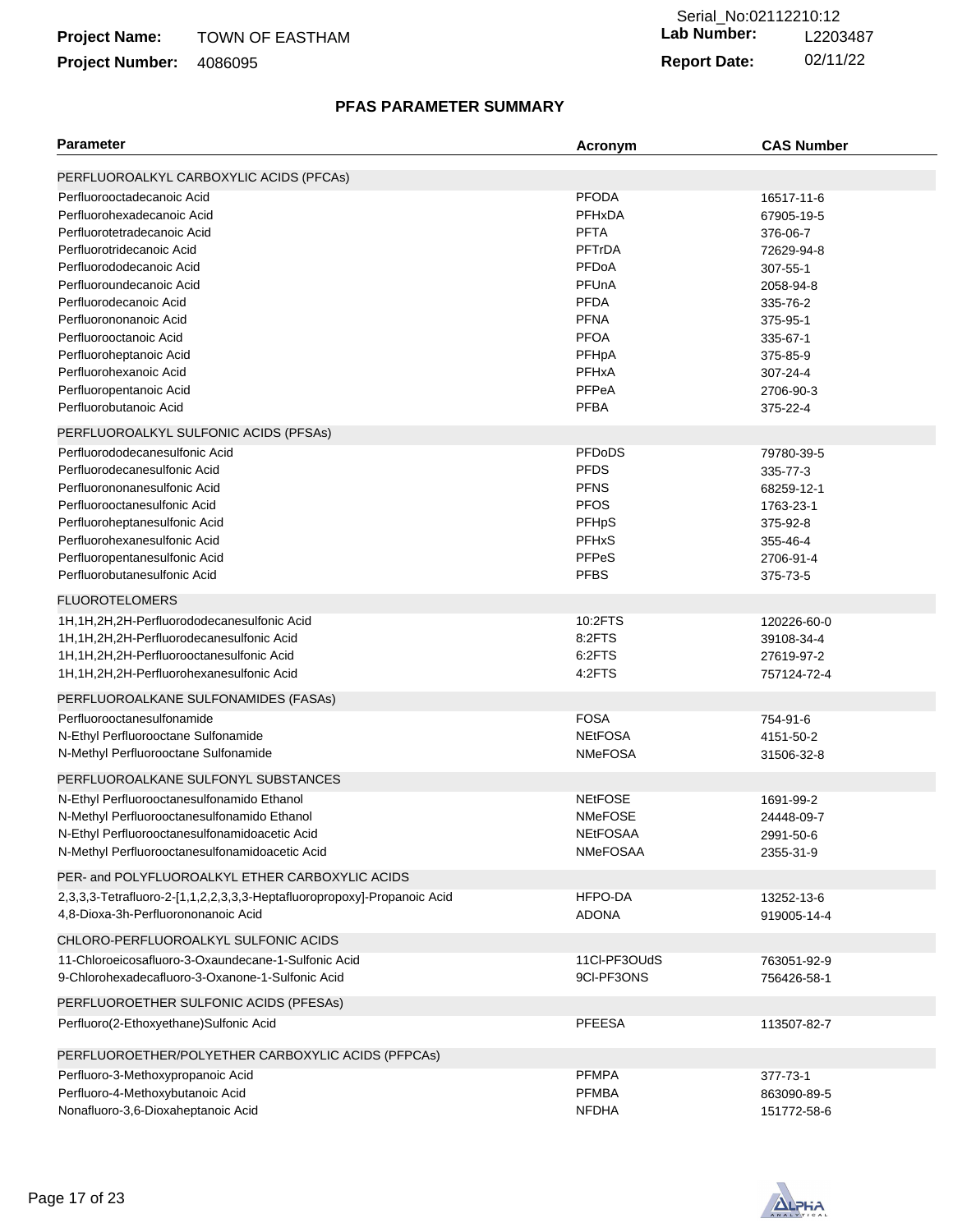# **Project Name:**

**Project Number:**

#### **Lab Number:** TOWN OF EASTHAM Lab Number: L2203487

4086095 **Report Date:** 02/11/22

# **GLOSSARY**

# **Acronyms**

| DL   | - Detection Limit: This value represents the level to which target analyte concentrations are reported as estimated values, when<br>those target analyte concentrations are quantified below the limit of quantitation (LOQ). The DL includes any adjustments<br>from dilutions, concentrations or moisture content, where applicable. (DoD report formats only.)                                                                                                  |  |  |  |  |  |  |
|------|--------------------------------------------------------------------------------------------------------------------------------------------------------------------------------------------------------------------------------------------------------------------------------------------------------------------------------------------------------------------------------------------------------------------------------------------------------------------|--|--|--|--|--|--|
| EDL  | - Estimated Detection Limit: This value represents the level to which target analyte concentrations are reported as estimated<br>values, when those target analyte concentrations are quantified below the reporting limit (RL). The EDL includes any<br>adjustments from dilutions, concentrations or moisture content, where applicable. The use of EDLs is specific to the analysis<br>of PAHs using Solid-Phase Microextraction (SPME).                        |  |  |  |  |  |  |
| EMPC | - Estimated Maximum Possible Concentration: The concentration that results from the signal present at the retention time of an<br>analyte when the ions meet all of the identification criteria except the ion abundance ratio criteria. An EMPC is a worst-case<br>estimate of the concentration.                                                                                                                                                                 |  |  |  |  |  |  |
| EPA  | - Environmental Protection Agency.                                                                                                                                                                                                                                                                                                                                                                                                                                 |  |  |  |  |  |  |
| LCS  | - Laboratory Control Sample: A sample matrix, free from the analytes of interest, spiked with verified known amounts of<br>analytes or a material containing known and verified amounts of analytes.                                                                                                                                                                                                                                                               |  |  |  |  |  |  |
| LCSD | - Laboratory Control Sample Duplicate: Refer to LCS.                                                                                                                                                                                                                                                                                                                                                                                                               |  |  |  |  |  |  |
| LFB  | - Laboratory Fortified Blank: A sample matrix, free from the analytes of interest, spiked with verified known amounts of<br>analytes or a material containing known and verified amounts of analytes.                                                                                                                                                                                                                                                              |  |  |  |  |  |  |
| LOD  | - Limit of Detection: This value represents the level to which a target analyte can reliably be detected for a specific analyte in a<br>specific matrix by a specific method. The LOD includes any adjustments from dilutions, concentrations or moisture content,<br>where applicable. (DoD report formats only.)                                                                                                                                                 |  |  |  |  |  |  |
| LOQ  | - Limit of Quantitation: The value at which an instrument can accurately measure an analyte at a specific concentration. The<br>LOQ includes any adjustments from dilutions, concentrations or moisture content, where applicable. (DoD report formats<br>only.)                                                                                                                                                                                                   |  |  |  |  |  |  |
|      | Limit of Quantitation: The value at which an instrument can accurately measure an analyte at a specific concentration. The<br>LOQ includes any adjustments from dilutions, concentrations or moisture content, where applicable. (DoD report formats<br>only.)                                                                                                                                                                                                     |  |  |  |  |  |  |
| MDL  | - Method Detection Limit: This value represents the level to which target analyte concentrations are reported as estimated<br>values, when those target analyte concentrations are quantified below the reporting limit (RL). The MDL includes any<br>adjustments from dilutions, concentrations or moisture content, where applicable.                                                                                                                            |  |  |  |  |  |  |
| MS   | - Matrix Spike Sample: A sample prepared by adding a known mass of target analyte to a specified amount of matrix sample for<br>which an independent estimate of target analyte concentration is available. For Method 332.0, the spike recovery is calculated<br>using the native concentration, including estimated values.                                                                                                                                      |  |  |  |  |  |  |
| MSD  | - Matrix Spike Sample Duplicate: Refer to MS.                                                                                                                                                                                                                                                                                                                                                                                                                      |  |  |  |  |  |  |
| NA   | - Not Applicable.                                                                                                                                                                                                                                                                                                                                                                                                                                                  |  |  |  |  |  |  |
| NC   | - Not Calculated: Term is utilized when one or more of the results utilized in the calculation are non-detect at the parameter's<br>reporting unit.                                                                                                                                                                                                                                                                                                                |  |  |  |  |  |  |
|      | NDPA/DPA - N-Nitrosodiphenylamine/Diphenylamine.                                                                                                                                                                                                                                                                                                                                                                                                                   |  |  |  |  |  |  |
| NI   | - Not Ignitable.                                                                                                                                                                                                                                                                                                                                                                                                                                                   |  |  |  |  |  |  |
| NP   | - Non-Plastic: Term is utilized for the analysis of Atterberg Limits in soil.                                                                                                                                                                                                                                                                                                                                                                                      |  |  |  |  |  |  |
| NR   | - No Results: Term is utilized when 'No Target Compounds Requested' is reported for the analysis of Volatile or Semivolatile<br>Organic TIC only requests.                                                                                                                                                                                                                                                                                                         |  |  |  |  |  |  |
| RL   | - Reporting Limit: The value at which an instrument can accurately measure an analyte at a specific concentration. The RL<br>includes any adjustments from dilutions, concentrations or moisture content, where applicable.                                                                                                                                                                                                                                        |  |  |  |  |  |  |
| RPD  | - Relative Percent Difference: The results from matrix and/or matrix spike duplicates are primarily designed to assess the<br>precision of analytical results in a given matrix and are expressed as relative percent difference (RPD). Values which are less<br>than five times the reporting limit for any individual parameter are evaluated by utilizing the absolute difference between the<br>values; although the RPD value will be provided in the report. |  |  |  |  |  |  |
| SRM  | - Standard Reference Material: A reference sample of a known or certified value that is of the same or similar matrix as the<br>associated field samples.                                                                                                                                                                                                                                                                                                          |  |  |  |  |  |  |
| STLP | - Semi-dynamic Tank Leaching Procedure per EPA Method 1315.                                                                                                                                                                                                                                                                                                                                                                                                        |  |  |  |  |  |  |
| TEF  | - Toxic Equivalency Factors: The values assigned to each dioxin and furan to evaluate their toxicity relative to 2,3,7,8-TCDD.                                                                                                                                                                                                                                                                                                                                     |  |  |  |  |  |  |
| TEQ  | - Toxic Equivalent: The measure of a sample's toxicity derived by multiplying each dioxin and furan by its corresponding TEF<br>and then summing the resulting values.                                                                                                                                                                                                                                                                                             |  |  |  |  |  |  |
| TIC  | - Tentatively Identified Compound: A compound that has been identified to be present and is not part of the target compound<br>list (TCL) for the method and/or program. All TICs are qualitatively identified and reported as estimated concentrations.                                                                                                                                                                                                           |  |  |  |  |  |  |

Report Format: DU Report with 'J' Qualifiers

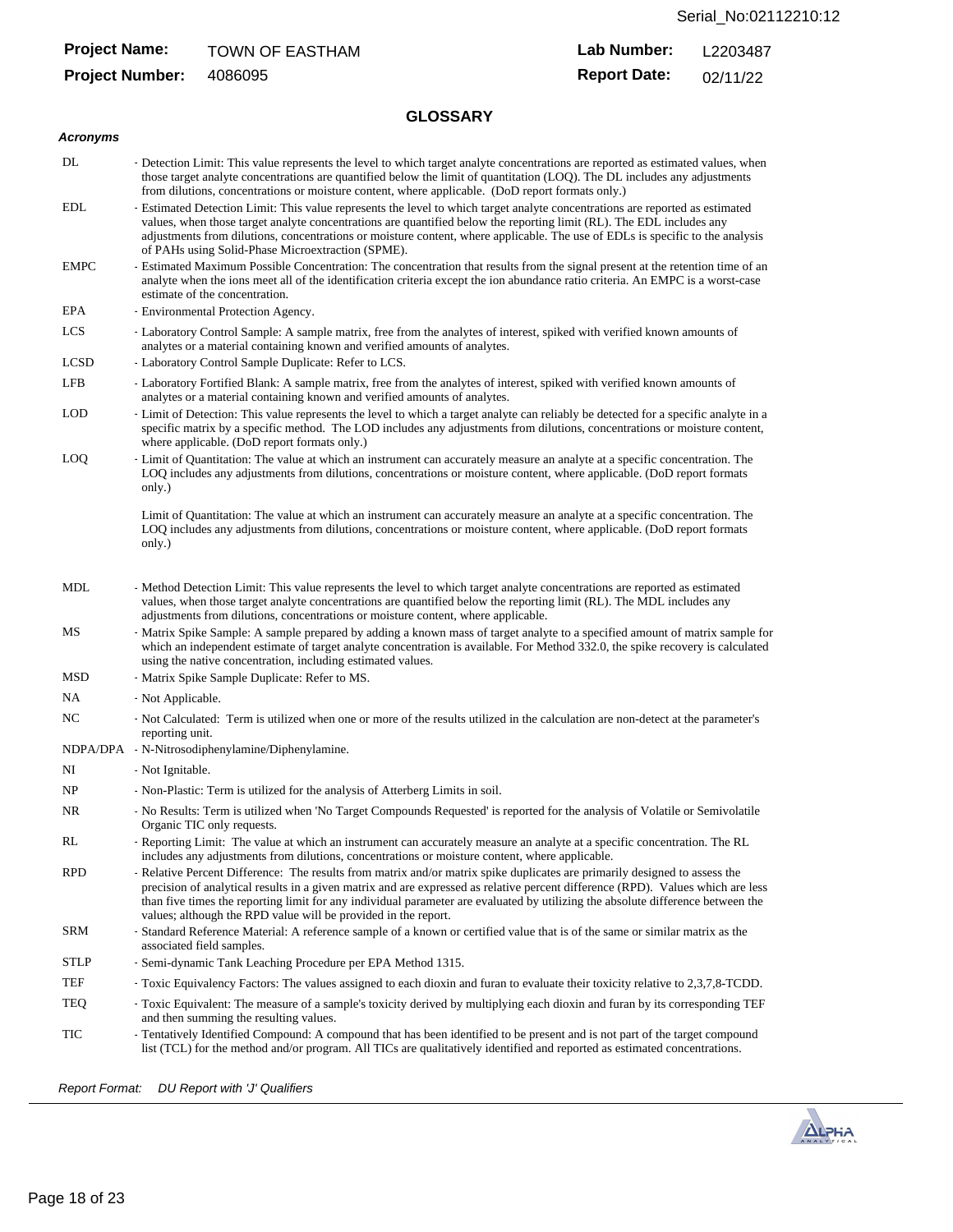# **Project Name:**

**Project Number:**

#### **Lab Number:** TOWN OF EASTHAM **Lab Number:** L2203487

4086095 **Report Date:** 02/11/22

### **Footnotes**

1 The reference for this analyte should be considered modified since this analyte is absent from the target analyte list of the original method.

### **Terms**

Analytical Method: Both the document from which the method originates and the analytical reference method. (Example: EPA 8260B is shown as 1,8260B.) The codes for the reference method documents are provided in the References section of the Addendum.

Difference: With respect to Total Oxidizable Precursor (TOP) Assay analysis, the difference is defined as the Post-Treatment value minus the Pre-Treatment value.

Final pH: As it pertains to Sample Receipt & Container Information section of the report, Final pH reflects pH of container determined after adjustment at the laboratory, if applicable. If no adjustment required, value reflects Initial pH.

Frozen Date/Time: With respect to Volatile Organics in soil, Frozen Date/Time reflects the date/time at which associated Reagent Waterpreserved vials were initially frozen. Note: If frozen date/time is beyond 48 hours from sample collection, value will be reflected in 'bold'. Initial pH: As it pertains to Sample Receipt & Container Information section of the report, Initial pH reflects pH of container determined upon receipt, if applicable.

PAH Total: With respect to Alkylated PAH analyses, the 'PAHs, Total' result is defined as the summation of results for all or a subset of the following compounds: Naphthalene, C1-C4 Naphthalenes, 2-Methylnaphthalene, 1-Methylnaphthalene, Biphenyl, Acenaphthylene, Acenaphthene, Fluorene, C1-C3 Fluorenes, Phenanthrene, C1-C4 Phenanthrenes/Anthracenes, Anthracene, Fluoranthene, Pyrene, C1-C4 Fluoranthenes/Pyrenes, Benz(a)anthracene, Chrysene, C1-C4 Chrysenes, Benzo(b)fluoranthene, Benzo(j)+(k)fluoranthene, Benzo(e)pyrene, Benzo(a)pyrene, Perylene, Indeno(1,2,3-cd)pyrene, Dibenz(ah)+(ac)anthracene, Benzo(g,h,i)perylene. If a 'Total' result is requested, the results of its individual components will also be reported.

PFAS Total: With respect to PFAS analyses, the 'PFAS, Total (5)' result is defined as the summation of results for: PFHpA, PFHxS, PFOA, PFNA and PFOS. In addition, the 'PFAS, Total (6)' result is defined as the summation of results for: PFHpA, PFHxS, PFOA, PFNA, PFDA and PFOS. For MassDEP DW compliance analysis only, the 'PFAS, Total (6)' result is defined as the summation of results at or above the RL. Note: If a 'Total' result is requested, the results of its individual components will also be reported.

The target compound Chlordane (CAS No. 57-74-9) is reported for GC ECD analyses. Per EPA,this compound "refers to a mixture of chlordane isomers, other chlorinated hydrocarbons and numerous other components." (Reference: USEPA Toxicological Review of Chlordane, In Support of Summary Information on the Integrated Risk Information System (IRIS), December 1997.)

Total: With respect to Organic analyses, a 'Total' result is defined as the summation of results for individual isomers or Aroclors. If a 'Total' result is requested, the results of its individual components will also be reported. This is applicable to 'Total' results for methods 8260, 8081 and 8082.

### **Data Qualifiers**

- **A** - Spectra identified as "Aldol Condensates" are byproducts of the extraction/concentration procedures when acetone is introduced in the process.
- **B** - The analyte was detected above the reporting limit in the associated method blank. Flag only applies to associated field samples that have detectable concentrations of the analyte at less than ten times (10x) the concentration found in the blank. For MCP-related projects, flag only applies to associated field samples that have detectable concentrations of the analyte at less than ten times (10x) the concentration found in the blank. For DOD-related projects, flag only applies to associated field samples that have detectable concentrations of the analyte at less than ten times (10x) the concentration found in the blank AND the analyte was detected above one-half the reporting limit (or above the reporting limit for common lab contaminants) in the associated method blank. For NJ-Air-related projects, flag only applies to associated field samples that have detectable concentrations of the analyte above the reporting limit. For NJ-related projects (excluding Air), flag only applies to associated field samples that have detectable concentrations of the analyte, which was detected above the reporting limit in the associated method blank or above five times the reporting limit for common lab contaminants (Phthalates, Acetone, Methylene Chloride, 2-Butanone).
- **C** - Co-elution: The target analyte co-elutes with a known lab standard (i.e. surrogate, internal standards, etc.) for co-extracted analyses.
- **D** - Concentration of analyte was quantified from diluted analysis. Flag only applies to field samples that have detectable concentrations of the analyte.
- **E** - Concentration of analyte exceeds the range of the calibration curve and/or linear range of the instrument.
- **F** - The ratio of quantifier ion response to qualifier ion response falls outside of the laboratory criteria. Results are considered to be an estimated maximum concentration.
- **G** - The concentration may be biased high due to matrix interferences (i.e, co-elution) with non-target compound(s). The result should be considered estimated.
- **H** - The analysis of pH was performed beyond the regulatory-required holding time of 15 minutes from the time of sample collection.
- **I** - The lower value for the two columns has been reported due to obvious interference.
- **J** - Estimated value. The Target analyte concentration is below the quantitation limit (RL), but above the Method Detection Limit (MDL) or Estimated Detection Limit (EDL) for SPME-related analyses. This represents an estimated concentration for Tentatively Identified Compounds (TICs).
- **M** - Reporting Limit (RL) exceeds the MCP CAM Reporting Limit for this analyte.
- **ND** - Not detected at the method detection limit (MDL) for the sample, or estimated detection limit (EDL) for SPME-related analyses.

Report Format: DU Report with 'J' Qualifiers

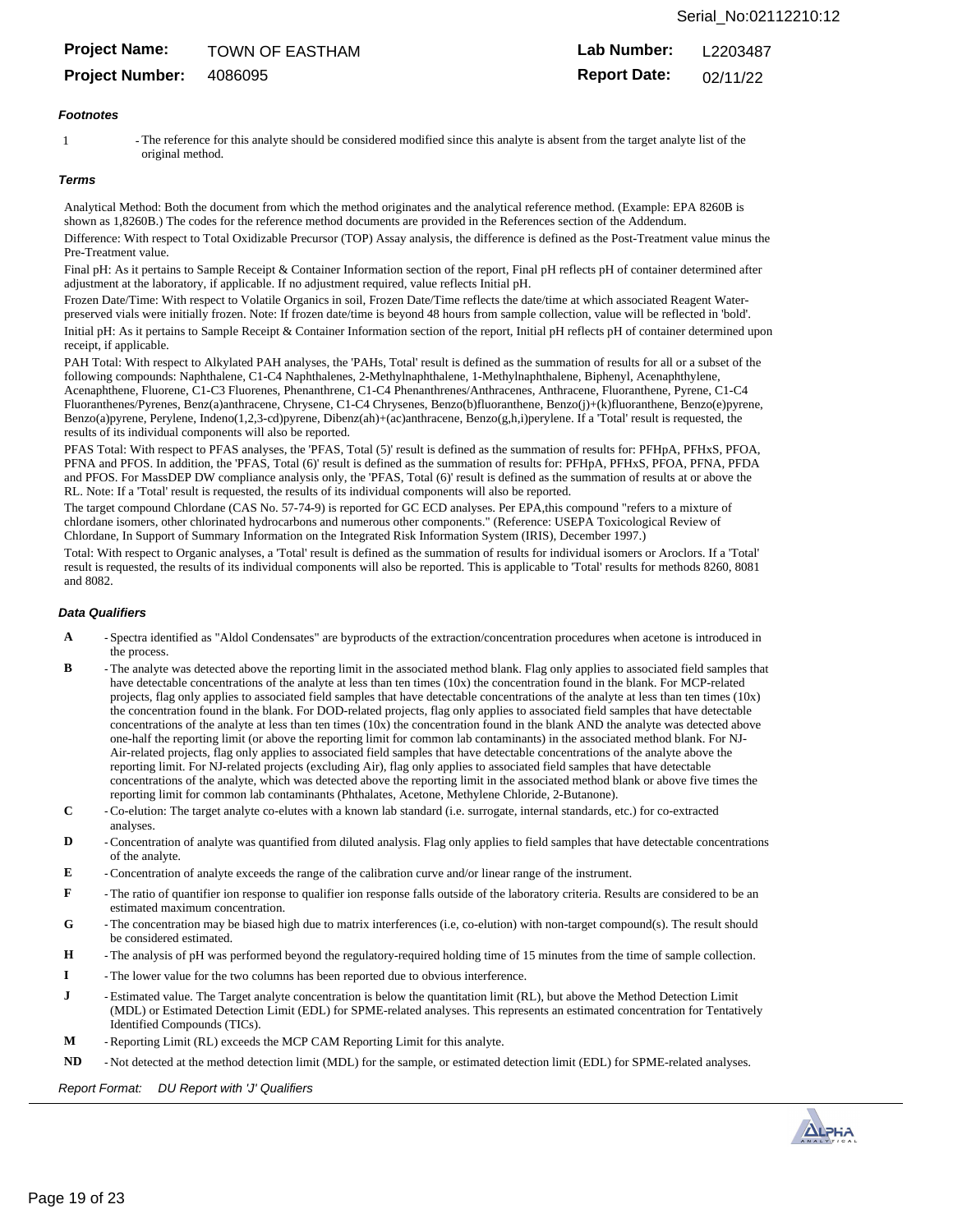# Serial\_No:02112210:12

# **Project Name:**

**Project Number:**

**Lab Number:** TOWN OF EASTHAM **Lab Number:** L2203487

4086095 **Report Date:** 02/11/22

### **Data Qualifiers**

- **NJ** - Presumptive evidence of compound. This represents an estimated concentration for Tentatively Identified Compounds (TICs), where the identification is based on a mass spectral library search.
- **P** - The RPD between the results for the two columns exceeds the method-specified criteria.
- **Q** - The quality control sample exceeds the associated acceptance criteria. For DOD-related projects, LCS and/or Continuing Calibration Standard exceedences are also qualified on all associated sample results. Note: This flag is not applicable for matrix spike recoveries when the sample concentration is greater than 4x the spike added or for batch duplicate RPD when the sample concentrations are less than 5x the RL. (Metals only.)
- **R** - Analytical results are from sample re-analysis.
- **RE** - Analytical results are from sample re-extraction.
- **S** - Analytical results are from modified screening analysis.
- **V** - The surrogate associated with this target analyte has a recovery outside the QC acceptance limits. (Applicable to MassDEP DW Compliance samples only.)
- **Z** - The batch matrix spike and/or duplicate associated with this target analyte has a recovery/RPD outside the QC acceptance limits. (Applicable to MassDEP DW Compliance samples only.)

Report Format: DU Report with 'J' Qualifiers

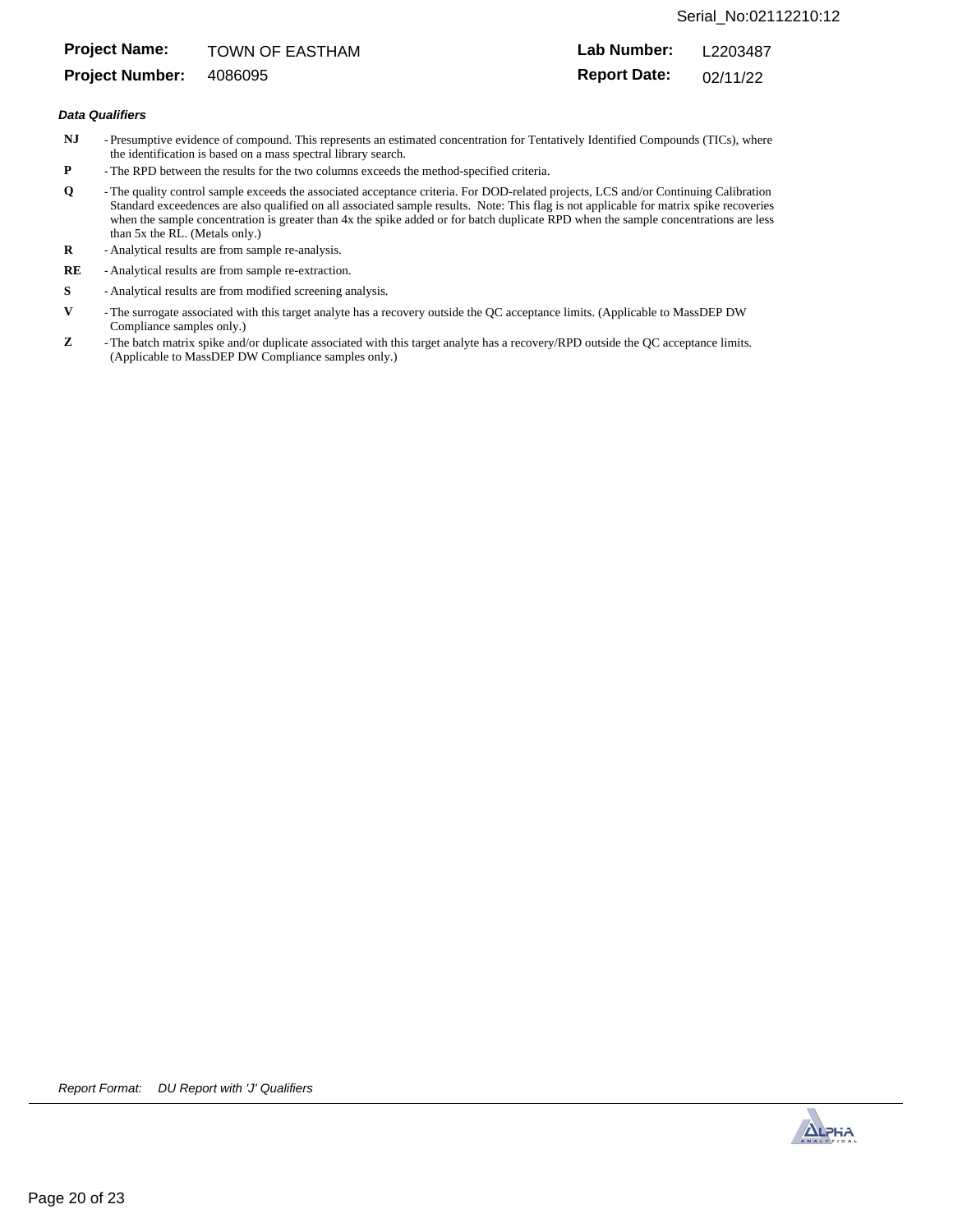**Project Name: Project Number:** 4086095

**Lab Number: Report Date:** TOWN OF EASTHAM **Lab Number:** L2203487 02/11/22

# **REFERENCES**

133 Determination of Selected Per- and Polyfluorinated Alkyl Substances in Drinking Water by Solid Phase Extraction and Liquid Chromatography/Tandem Mass Spectrometry (LC/MS/MS). EPA Method 537.1, EPA/600/R-18/352. Version 1.0, November 2018.

# **LIMITATION OF LIABILITIES**

Alpha Analytical performs services with reasonable care and diligence normal to the analytical testing laboratory industry. In the event of an error, the sole and exclusive responsibility of Alpha Analytical shall be to re-perform the work at it's own expense. In no event shall Alpha Analytical be held liable for any incidental, consequential or special damages, including but not limited to, damages in any way connected with the use of, interpretation of, information or analysis provided by Alpha Analytical.

We strongly urge our clients to comply with EPA protocol regarding sample volume, preservation, cooling, containers, sampling procedures, holding time and splitting of samples in the field.

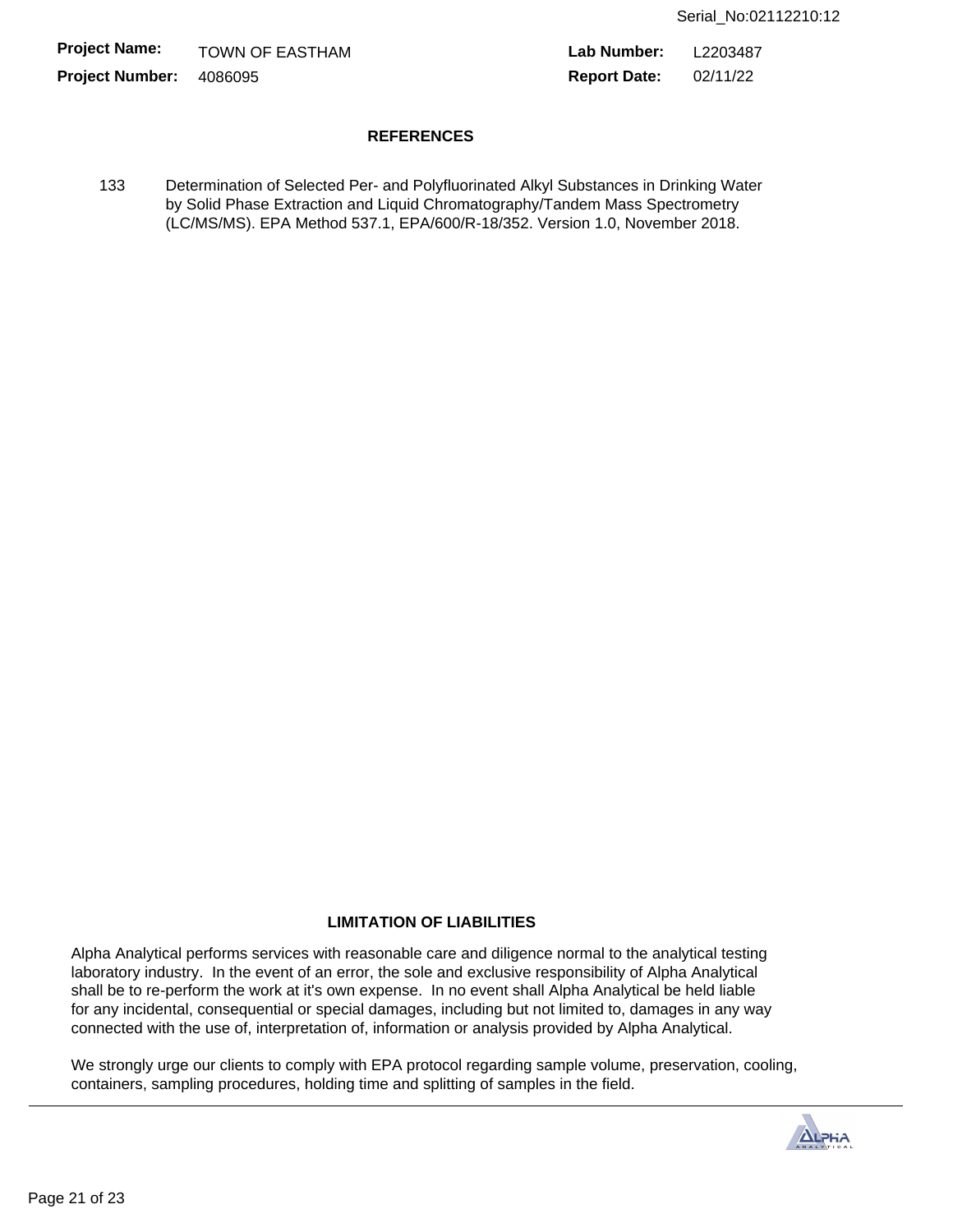# **Certification Information**

### **The following analytes are not included in our Primary NELAP Scope of Accreditation:**

### **Westborough Facility**

**EPA 624/624.1:** m/p-xylene, o-xylene, Naphthalene

**EPA 625/625.1:** alpha-Terpineol **EPA 8260C/8260D:** NPW: 1,2,4,5-Tetramethylbenzene; 4-Ethyltoluene, Azobenzene; SCM: Iodomethane (methyl iodide), 1,2,4,5-Tetramethylbenzene; 4-Ethyltoluene.

**EPA 8270D/8270E:** NPW: Dimethylnaphthalene,1,4-Diphenylhydrazine, alpha-Terpineol; SCM: Dimethylnaphthalene,1,4-Diphenylhydrazine. **SM4500**: NPW: Amenable Cyanide; SCM: Total Phosphorus, TKN, NO2, NO3.

## **Mansfield Facility**

**SM 2540D:** TSS **EPA 8082A:** NPW: PCB: 1, 5, 31, 87,101, 110, 141, 151, 153, 180, 183, 187. **EPA TO-15:** Halothane, 2,4,4-Trimethyl-2-pentene, 2,4,4-Trimethyl-1-pentene, Thiophene, 2-Methylthiophene, 3-Methylthiophene, 2-Ethylthiophene, 1,2,3-Trimethylbenzene, Indan, Indene, 1,2,4,5-Tetramethylbenzene, Benzothiophene, 1-Methylnaphthalene. **Biological Tissue Matrix:**EPA 3050B

### **The following analytes are included in our Massachusetts DEP Scope of Accreditation**

### **Westborough Facility:**

*Drinking Water*

**EPA 300.0**: Chloride, Nitrate-N, Fluoride, Sulfate; **EPA 353.2**: Nitrate-N, Nitrite-N; **SM4500NO3-F**: Nitrate-N, Nitrite-N; **SM4500F-C, SM4500CN-CE, EPA 180.1, SM2130B, SM4500Cl-D, SM2320B, SM2540C, SM4500H-B, SM4500NO2-B EPA 332**: Perchlorate; **EPA 524.2:** THMs and VOCs; **EPA 504.1:** EDB, DBCP. **Microbiology**: **SM9215B; SM9223-P/A, SM9223B-Colilert-QT,SM9222D**.

### *Non-Potable Water*

**SM4500H,B, EPA 120.1, SM2510B, SM2540C, SM2320B, SM4500CL-E, SM4500F-BC, SM4500NH3-BH:** Ammonia-N and Kjeldahl-N, **EPA 350.1**: Ammonia-N, **LACHAT 10-107-06-1-B**: Ammonia-N, **EPA 351.1, SM4500NO3-F, EPA 353.2**: Nitrate-N**, SM4500P-E, SM4500P-B, E, SM4500SO4-E, SM5220D, EPA 410.4, SM5210B, SM5310C, SM4500CL-D, EPA 1664, EPA 420.1, SM4500-CN-CE, SM2540D, EPA 300: Chloride, Sulfate, Nitrate. EPA 624.1**: Volatile Halocarbons & Aromatics,

**EPA 608.3**: Chlordane, Toxaphene, Aldrin, alpha-BHC, beta-BHC, gamma-BHC, delta-BHC, Dieldrin, DDD, DDE, DDT, Endosulfan I, Endosulfan II, Endosulfan sulfate, Endrin, Endrin Aldehyde, Heptachlor, Heptachlor Epoxide, PCBs **EPA 625.1**: SVOC (Acid/Base/Neutral Extractables), **EPA 600/4-81-045**: PCB-Oil.

**Microbiology**: **SM9223B-Colilert-QT; Enterolert-QT, SM9221E, EPA 1600, EPA 1603, SM9222D.**

### **Mansfield Facility:**

### *Drinking Water*

**EPA 200.7:** Al, Ba, Cd, Cr, Cu, Fe, Mn, Ni, Na, Ag, Ca, Zn. **EPA 200.8:** Al, Sb, As, Ba, Be, Cd, Cr, Cu, Pb, Mn, Ni, Se, Ag, TL, Zn. **EPA 245.1** Hg. **EPA 522, EPA 537.1.**

### *Non-Potable Water*

**EPA 200.7:** Al, Sb, As, Be, Cd, Ca, Cr, Co, Cu, Fe, Pb, Mg, Mn, Mo, Ni, K, Se, Ag, Na, Sr, TL, Ti, V, Zn. **EPA 200.8:** Al, Sb**,** As, Be, Cd, Cr, Cu, Fe, Pb, Mn, Ni, K, Se, Ag, Na, TL, Zn. **EPA 245.1** Hg. **SM2340B**

For a complete listing of analytes and methods, please contact your Alpha Project Manager.